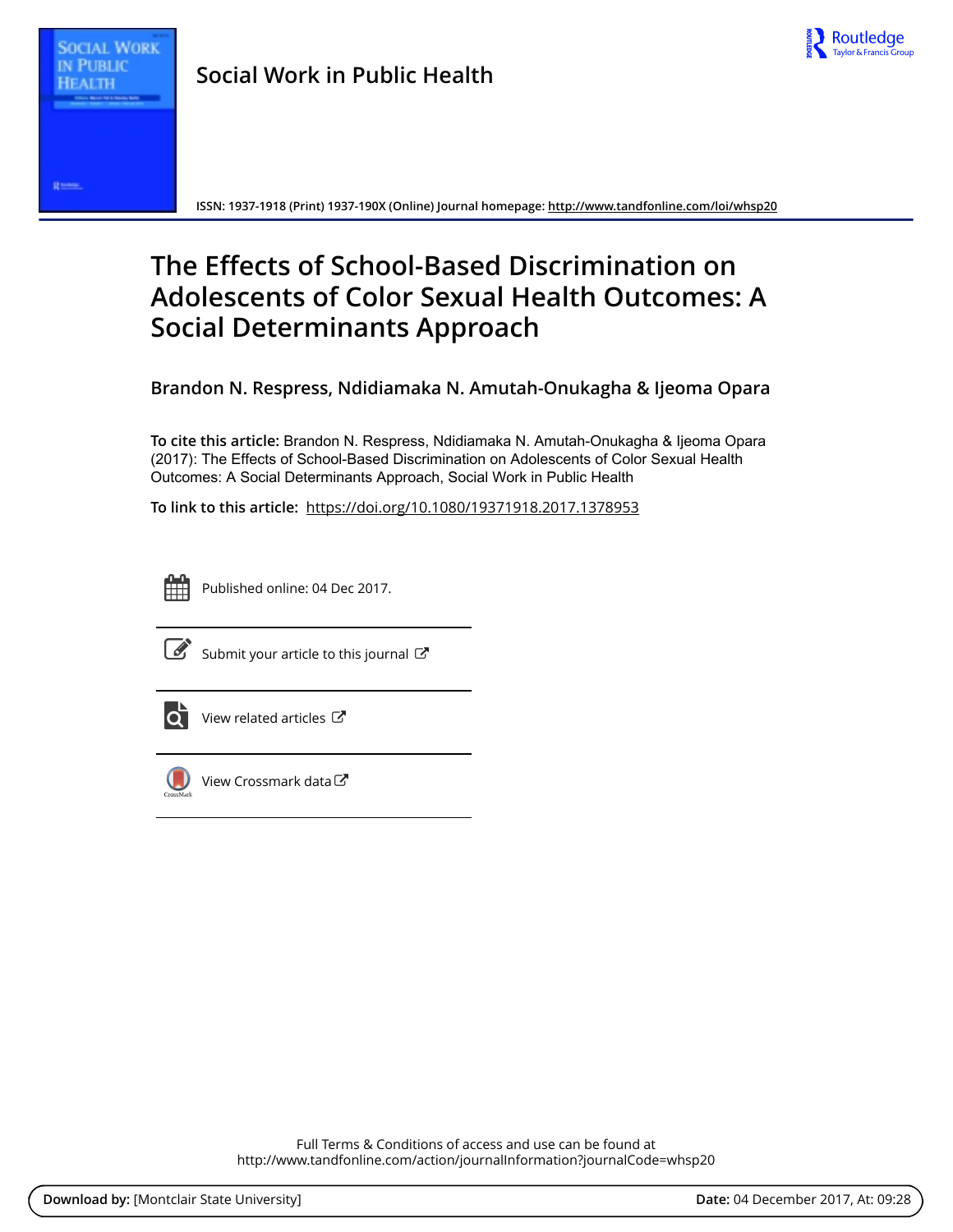

Check for updates

# The Effects of School-Based Discrimination on Adolescents of Color Sexual Health Outcomes: A Social Determinants Approach

Brandon N. Respress<sup>a</sup>, Ndidiamaka N. Amutah-Onukagha<sup>b</sup>, and Ijeoma Opara<sup>c</sup>

<sup>a</sup>College of Nursing and Health Innovation, University of Texas at Arlington, Arlington, Texas, USA; <sup>b</sup>Department of Public Health and Community Medicine, School of Medicine, Tufts University, Boston, Massachusetts, USA; <sup>c</sup>Department of Family Science and Human Development, Montclair State University, Montclair, New Jersey, USA

#### ABSTRACT

Social inequalities are at the heart of disparities in sexual health outcomes among African American and Latino/a adolescents living in the United States. Schools are typically the largest and primary context in youth development. School characteristics such as peer and teacher discrimination and school performance were examined to determine whether such characteristics predict sexual behavior in adolescents of color. This study utilized a representative sample of high school age students to assess sexual risk behavior. Findings indicate that there was a clear disparity in sexually transmitted infection diagnoses. School characteristics such as teacher discrimination and Grade Point Average were significant predictors to sexual risky behaviors among adolescents of color. The study adds to the literature in examining contextual factors that are associated with adolescent sexual risk behavior, and findings provide implications for future prevention work.

#### **KEYWORDS**

Adolescents; discrimination; schools; sexual risk behaviors; social determinants of health

#### Introduction

Race in the United States represents a powerful social/cultural factor that has major implications for the development of youth of color. Despite race being recognized as an arbitrary social categorization—and the detrimental effects of the linkage of racial differences to biological and genetic differences (Frank, 2007; Jones, LaVeist, & Lillie-Blanton, 1991; Smedley & Smedley, 2005)—race, in America, continues to have profound social meaning. The norms related to race are deeply rooted in history with pervasive contemporary consequences (LaVeist, 2000). As such, racial group status becomes a risk marker for exposure to racism, which may be a primary factor in racial differences in adolescent risk behaviors. For example, the exclusion from critical resources that many racial and ethnic minorities lack as a result of racial discrimination and prejudice places adolescents and their families on less favorable (and potentially disadvantaged) social and developmental paths (Garcia Coll et al., 1996). Race in the United States unfortunately represents as a marker for experiencing disparities that contribute to health inequity.

Among adolescents, racial bias often is experienced in very subtle ways while in school and in their communities, often leaving adolescents of color to experience higher rates of dropout, suspension, and lower test scores than their counterparts (Carter, Russell, & Fine, 2014; Gibson, Wilson, Haight, Kayama, & Marshall, 2014). In addition to educational disparities, sexual health disparities considerably affect adolescents of color at higher rates thus reducing their quality of life and leaving them more vulnerable to experience sexually transmitted infection (STI)-related comorbidities

CONTACT Brandon N. Respress a brandon.respress@uta.edu **Assistant Professor, Clinical Track, University of Texas at Arlington**, College of Nursing and Health Innovation, 411 Nedderman Dr. Room 520A, Arlington, TX 76019-0407, USA. © 2017 Taylor & Francis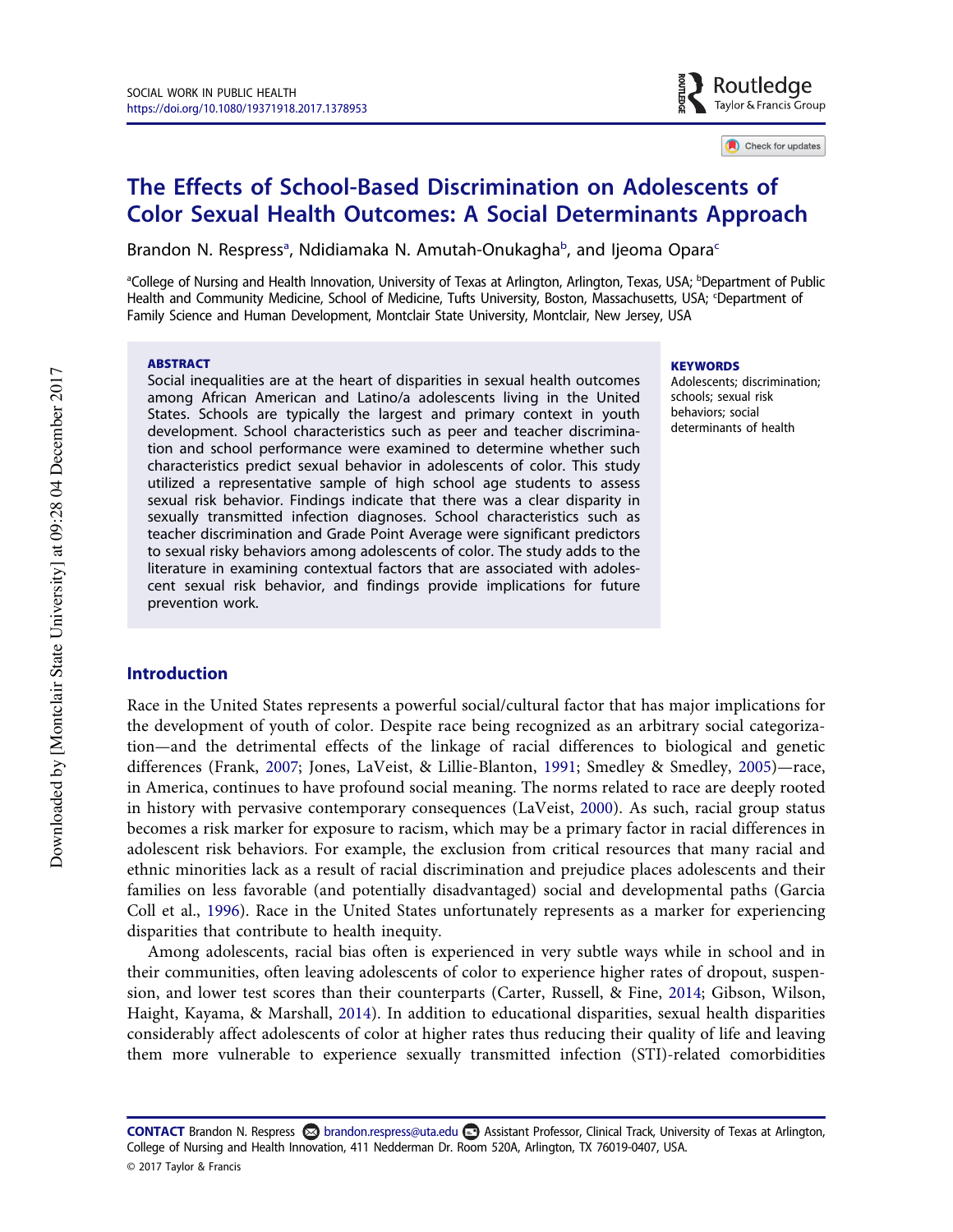2  $\left(\rightarrow\right)$  B. N. RESPRESS ET AL.

(Kann et al., 2014). Very few studies have examined the association of educational performance and sexually risky behaviors.

Literature shows that adolescents whom achieve higher grades in school are more likely (1) not to use illicit drugs, (2) to practice safe sex, and (3) practice abstinence (Ma, Fisher, & Fuller, 2014). School environments are typically the context in which adolescent risk behaviors are being shaped due to attitudes, behaviors, and norms that are exhibited in school settings by peers and teachers. Other studies that have viewed school experiences and the relationship between sexual behaviors in adolescents have found that there is often a mediating factor that influences the relationship between school characteristics and sexually risky behaviors. Kirby (2008) found that schools with a percentage of students receiving free or reduced-price lunch are likely to have students who engage in more sexual risk taking than other students, but when socioeconomic status of family or the community is controlled, the relationship disappears. In a more recent study, school connectedness was a significant factor in determining sexual behavior in adolescents (Harper, Dittus, Steiner, & Ethier, 2017). Consistent with previous research, youth who feel connected to their schools initiate sex at a later age, and those who are also performing well academically tend to have fewer sexual partners, engage in safe sex practices, and are less likely to get pregnant (Kirby, 2008).

#### Sexual health disparities in minority youth

Nearly one half of all newly acquired STIs in the United States have been diagnosed in 15- to 24 year-olds (Centers for Disease Control and Prevention [CDC], 2013). Adolescents that have previously been exposed to an STI have a higher chance of contracting HIV due to the repetition of behaviors and community influences that contributed to the diagnoses of an STI (Raiford, Seth, & DiClemente, 2013). African American youth age 14 to 25 years have higher incidences of Chlamydia, faster growth in the number of new HIV/AIDS cases, and higher rates of pregnancy as compared to their White counterparts (Chandra, Schievello, Ravi, Weinstein, & Hook, 2002; Meade, Kershaw, & Ickovics, 2008; Yan, Chiu, Stoesen, & Wang, 2007). Among African American female adolescents between ages 15 and 19, one out of four has contracted an STI (Forhan et al., 2009; Sales et al., 2014). In addition, African American adolescents account for 57% of HIV diagnoses among all adolescents in the United States (CDC, 2013).

Currently, a total of 757,000 pregnancies occur each year among female adolescents age 15 to 19 (CDC, 2007). Although adolescent pregnancy rates have declined; disproportionate high rates of pregnancies, STIs, and HIV continue to occur, particularly among African American and Latino American adolescents (Hamilton, Martin, & Ventura, 2006). Thus, engaging in high-risk sexual behaviors represents a significant social and public health concern among adolescents of color. In addition, though studies have shown that sexual onset between adolescents are fairly similar, African American adolescents are still more likely to contract STIs and HIV compared to other adolescents' due to engaging in sexually risky behaviors that are defined as behaviors such as unprotected sex, unintended pregnancy, and increase risk of contracting an STI. Among U.S. high school students, 43% admitted to not using a condom the last time that they had sex (Kann et al., 2015) whereas 21% admitted they were intoxicated or used drugs before their last sexual encounter (Kann et al., 2015).

#### Factors contributing to sexual behavior in adolescents

Sociohistorical and community factors play a significant role in shaping behaviors of adolescents including sexual behaviors (Collins, Bairdi, Tate, & Rouen, 2015; Lutfi, Trepka, Fennie, Ibanez, & Gladwin, 2015). Through an ecological systems lens (Bronfenbrenner, 1986), external influences from the environment can affect the capacity of families to foster the healthy development of their children and limit risky behaviors (Córdova, Heinze, Mistry, Salas-Wright, & Zimmerman, 2016). Specifically, for African American adolescents, the shared historical experience of slavery and racial segregation has continued to contribute to the racist and sexist ideologies that are embedded in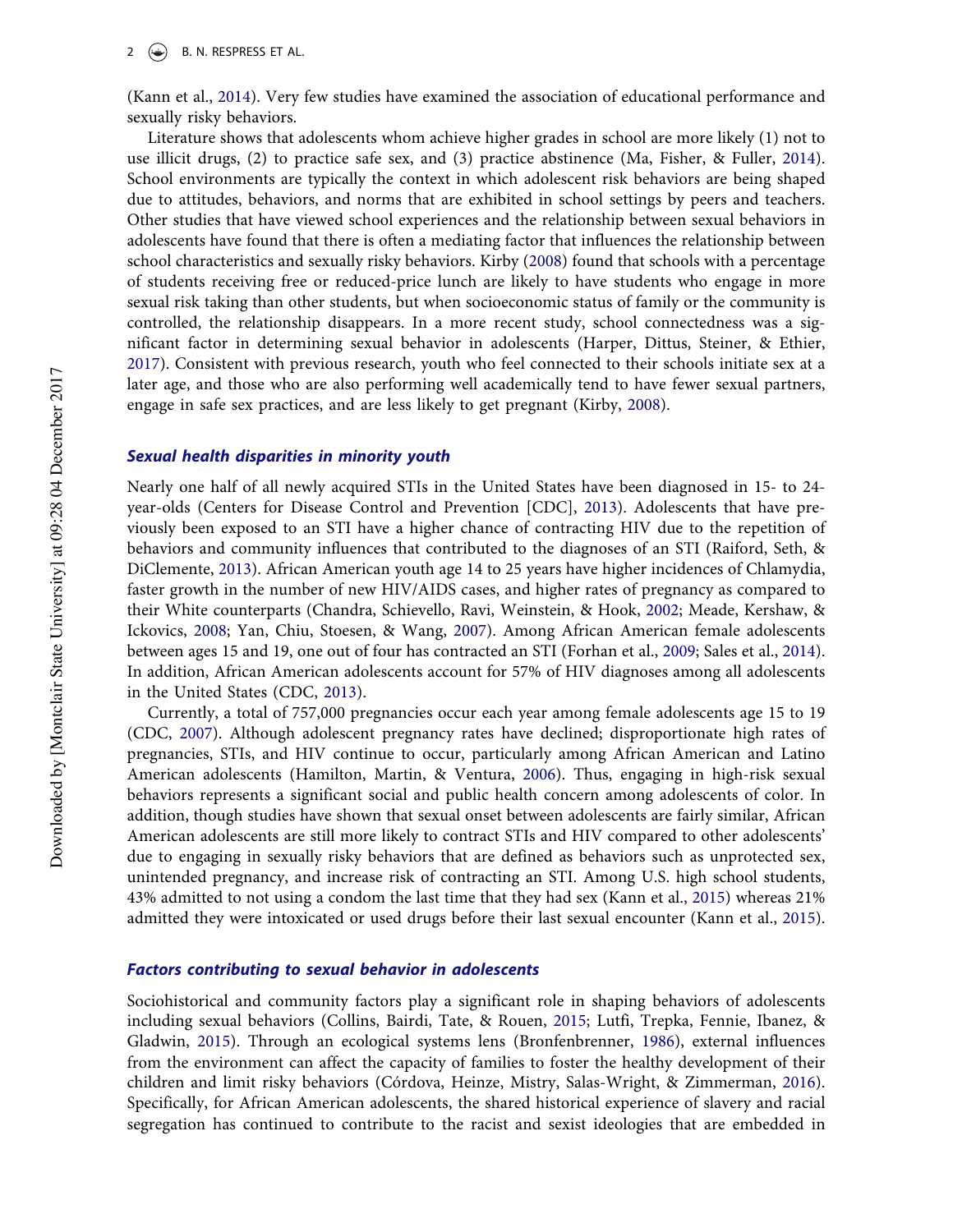society and perpetuated through media, laws, and community norms (Collins et al., 2015; Miller, Forehand, & Kotchick, 1999), leaving African American adolescents and other adolescents of color to negate negative sexual images of that have become normalized. African American and Hispanic adolescents often learn about sexual behaviors from their immediate systems that comprise peers and family (Aronowitz, Rennels, & Todd, 2006; Córdova et al., 2016). Neighborhood and community context have been identified as having direct effects on sexual behavior in adolescents and sexual health outcomes (Laveist, 1993, 2000, 2005; Lillie-Blanton & Laveist, 1996; Stevens, Gilliard-Matthews, Nilsen, Malven, & Dunaev, 2014). Communities that adolescents of color and their families reside in are often under-resourced neighborhoods that lack quality health care access, nonjudgmental health clinics, health education—all contributing to increased morbidity and mortality among this group (Gentry, Elifson, & Sterk, 2005; Haley et al, 2017). In addition, social networking contributes to disproportionate rates of STIs among African Americans (Collins et al., 2015). African American adolescents tend to obtain sexual partners from their direct environment, whom often share the same structural barriers that negatively influence risky sexual attitudes within social networks (Floyd & Brown, 2013). Documentation of neighborhood and social effects on adolescent sexual risk behaviors, as well as illumination of the mechanisms by which they are mediated, could have important social work policy and practice implications for improving the social conditions of adolescents living in concentrated areas of poverty and reducing health disparities (Lillie-Blanton & Laveist, 1996; Stanton et al., 1995). By virtue of where they live, African American and Hispanic adolescents are placed at an increased risk of HIV and STIs (Floyd & Brown, 2013).

Historically, African Americans have been unjustly treated unfairly, due to racist and sexist ideologies that have become normalized in culture. Adolescents' self-identities are being formed based on their view of self. Individuals from marginalized groups tend to view themselves based on how society views them as a group (Demo, 2007). Not only do social groups become more important during adolescence, but youth also become more aware of the traditional stereotypes associated with the social groups to which they belong (Rowley, Kurtz-Costes, Mistry, & Feagans, 2007). Consequently, adolescents whom experience forms of racial discrimination and prejudice tend to exhibit risky behaviors such as violence, sexual risk, and drug usage (Roberts et al., 2012; Hurd et al., 2014). There is also evidence that for youth, many individual discriminatory encounters occur within the school setting (C. S. Brown, 2006; Fisher, Wallace, & Fenton, 2000; Harris-Britt, Valrie, Kurtz-Costes, & Rowley, 2007). In a sample of adolescents attending a racially mixed high school, majority of study participants (94%) reported experiencing at least one discriminatory event within the past 3 months and that the most frequently reported experiences were within the school (Harris-Britt et al., 2007). Specific school-related discriminatory incidents cited included: receiving a lower grade than deserved, wrongly disciplined, given after-school detention, and being called racially insulting names by other students at school (Harris-Britt et al., 2007).

Few studies have explored the relationship between discrimination/prejudice and sexual behaviors in youth. One of the only studies in the published literature to explore the effects of discrimination/ prejudice on youth's sexual behavior found that individuals who perceived more racial discrimination at age 10 or 11 engaged in more sexual risk taking at age 18 or 19 (Roberts et al., 2012). The pervasiveness of youth's encounters with prejudice/discrimination, particularly within the school domain, as well as the potential implications for sexual risk behaviors, warrants further investigation of these relationships. Therefore, it is important to consider their developmental trajectory within the context of a society or social environment (in this case, schools), upon which they may be exposed to prejudice and discrimination. This is with the understanding that exposure to prejudice and discrimination within their social environment has profound effects on their identity and future outcomes as related to sexual risk taking. Due to the residual effects of slavery, which have resulted in not only discriminatory actions against African Americans, systemic factors such as under-resourced communities, disproportionate rates of poverty leaves adolescents of color extremely vulnerable to the racist and sexist views of them as a group thus increasing their risk of engaging in sexual risky behaviors. As a result of racism, the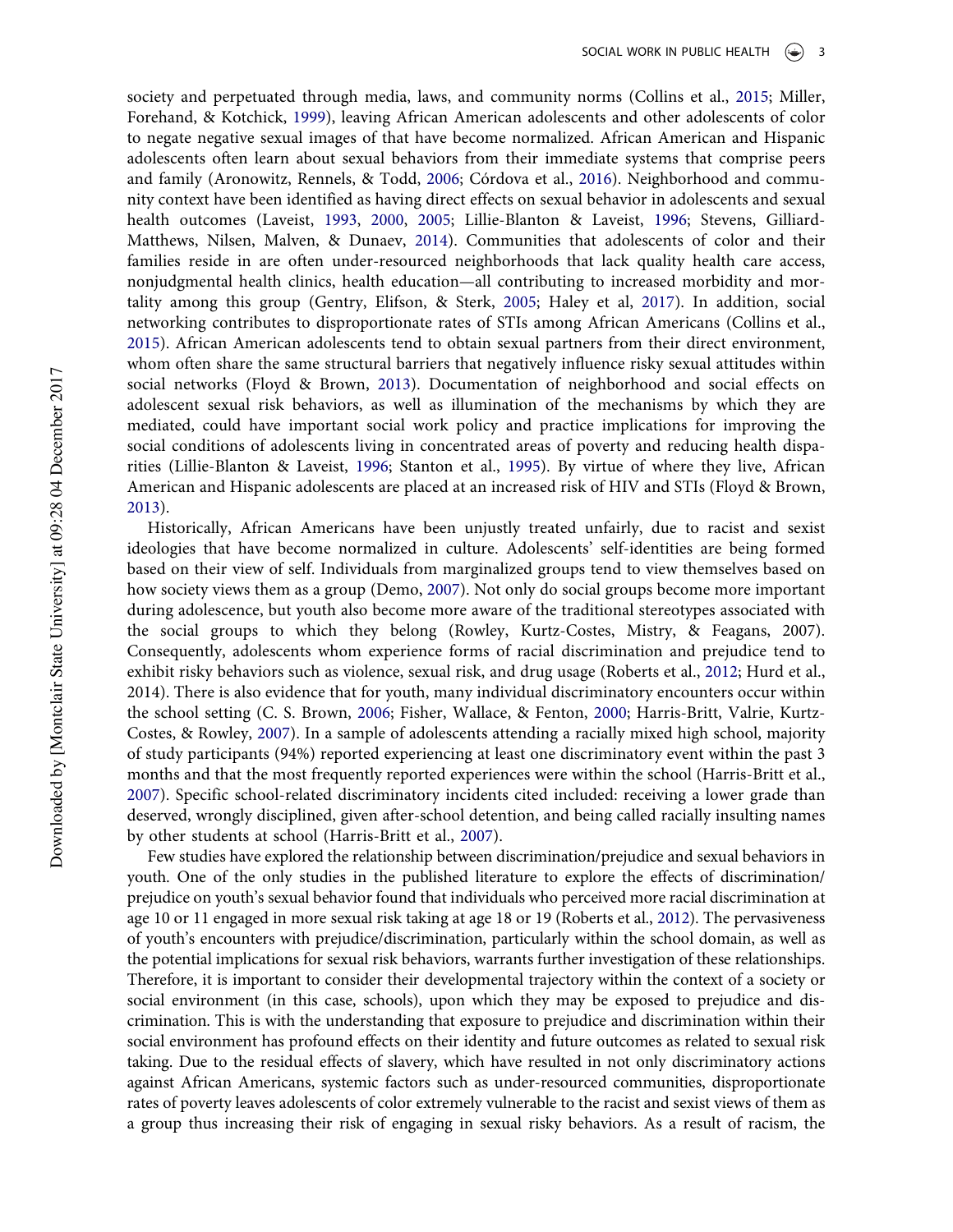$4 \quad (*)$  B. N. RESPRESS ET AL.

combination of effects of socioenvironmental factors such as poverty, discrimination, and lower socioeconomic status (SES) places adolescents of color, in particular, at an increased risk for engagement in sexual risky behaviors with negative adverse consequences (D. L. Brown, Rosnick, Webb-Bradley, & Kirner, 2014; Carlson, McNutly, Bellair, & Watts, 2014) From this perspective, we sought to understand the relation among prejudice, discrimination, and risky sexual behavior.

#### Theoretical framework

There has been a substantive amount of empirical inquiry on sexual behaviors within largely racial and ethnic minority populations and in urban areas of the United States; however, few studies have explained how sexual risk behaviors and their interaction with social factors interact to influence engagement in these behaviors (A. Brown et al., 2006; Hallfors, Waller, Bauer, Ford, & Halpern, 2005; Halpern et al., 2004; Rink, Tricker, & Harvey, 2007). These studies have contributed greatly to our understanding and identification of key correlates and predictors of risk behaviors among African Americans and other racial and ethnic minority youth; however, these studies neglect to adequately address the risk behaviors of African American and other racial and ethnic minority adolescents within the context of the social determinants of health. Moreover, there continues to be a minimization of the effects that racism, prejudice, and discrimination have on the socialization and development of racial and ethnic minority adolescents (Garcia Coll et al., 1996; McKinney, Abrams, Terry, & Lerner, 1994).

Addressing the risks for African American and other racial and ethnic minority youth within a social determinants framework allows the researcher to address broader social and environmental factors (e.g., SES, poverty, and neighborhoods) and to explore sociopolitical factors (e.g., discrimination, racism, and segregation) that influence adolescent risk behaviors. The idea behind this is that focusing on the role of these broader social and political environmental factors will help us to move beyond what is known and begin to make stronger associations between the sociocultural (race), economic (SES), and political conditions that influence adolescent risk behaviors,

This study will use the Social Determinants of Adolescent Risk Behaviors Model (SDOARB), an integration of LaVeist's conceptual model of race (LaVeist, 1994) and social determinants of health model (LaVeist, 2005). Given these factors, such as discrimination, a comprehensive model is needed to help us understand the racial (i.e., Black/White) differences in behaviors and outcomes among adolescents, and the disproportionately higher incidence of poor outcomes as a result of Blacks and other racial and ethnic minority adolescents engaging in risk sexual behaviors. The SDOARB model is different from many socioecological models that tend to include race, social class, culture, and ethnicity as constructs in the periphery of the model (Atzaba-Poria, Pike, & Deater-Deckard, 2004; Bronfenbrenner, 1986; Marmot, 2005). In this model, these factors are proposed to be directly related to the health outcomes. Use of the SDOARB framework to examine adolescent risk behaviors in this study is an approach adapted from public health, medical sociology, and health disparities research. The current study contributes to a body of work that has begun to explore factors that are associated with racial differences in sexual risk behaviors and discusses why those factors are important, These factors are potentially of greater importance among racial and ethnic minority adolescents because these sociopolitical factors often hampered the ability of teachers, school administrators, school social workers, and policy makers to intervene efficaciously and minimize the deleterious effects of less-optimal conditions that poor and minority persons experience within school settings (Garcia Coll et al., 1996).

#### Method

#### Study sample

The current study made use of the National Longitudinal Study of Adolescent Health Wave II, Public Use data set, which included 4,724 adolescents in Grades 7 through 12. The National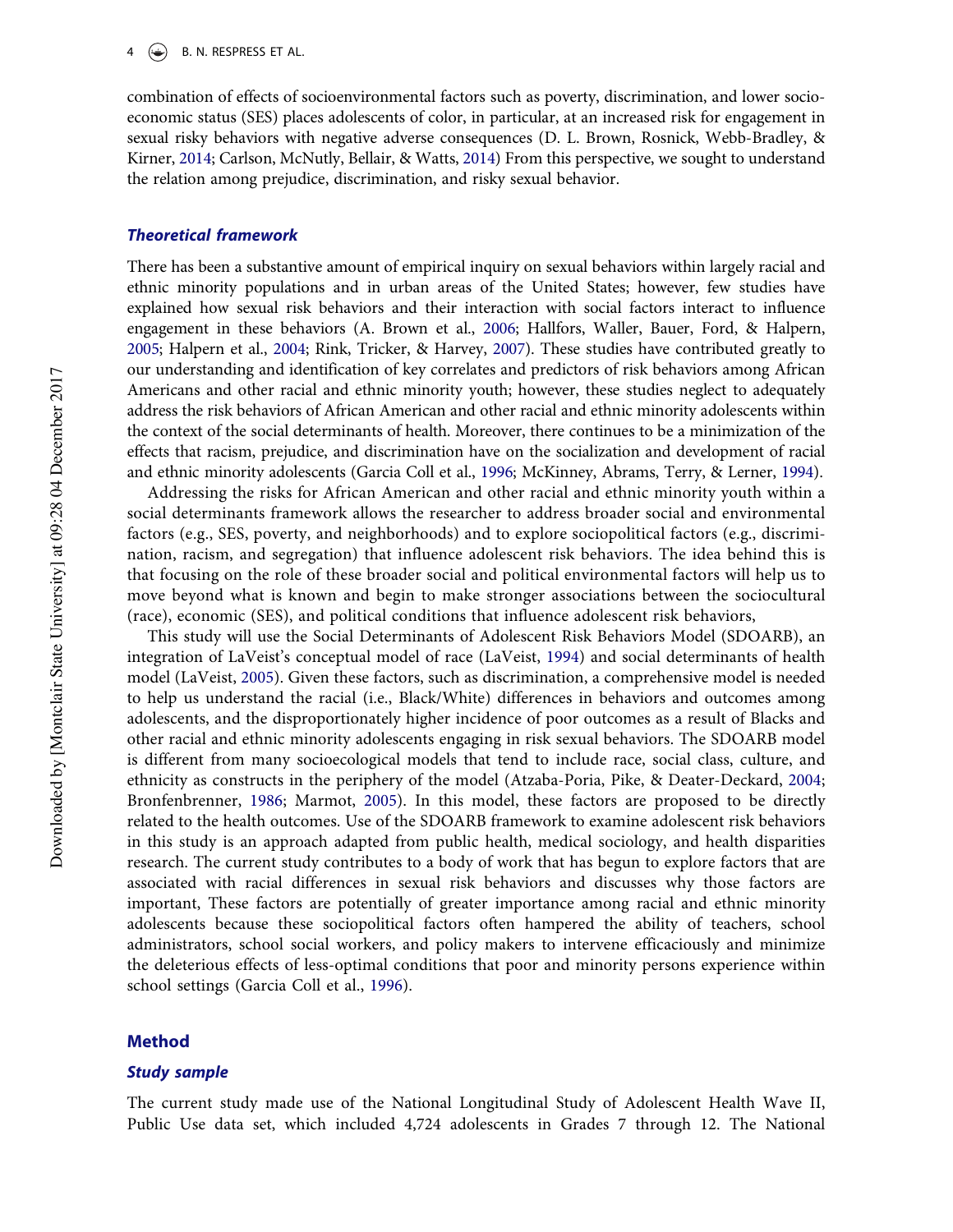Longitudinal Study of Adolescent Health (Add Health, Wave II, 1994–2008) is a national cohort study of approximately 20,000 adolescents in Grades 7 through 12 (Resnick et al., 1997; Udry, Bearman, Harris, & Bauman, 2007). The study was designed to examine health-related behaviors and to determine the health-related outcomes of those behaviors into adulthood. The complete design of the study has been described in detail elsewhere (Resnick et al., 1997; Udry et al., 2007). This current study's analyses included only those students who admitted to being sexually active. Thus, the total sample for the current study was 2,044 adolescents, which represents 43.2% of the total Wave II Public Use data set, and 13.9% of the entire Wave II data set. All initial Add Health protocols were reviewed and approved by the Institutional Review Board for the Protection of Human Subjects at the University of North Carolina at Chapel Hill. Secondary analyses of Add Health Wave II Public Use data set were approved for this study by the Institutional Review Board at Case Western Reserve University. It is important to note that there are currently four waves of data available. However, for the purposes of this study, the use of Wave II was of particular interest because the study aims to examine the school based experiences and sexually risky behaviors of adolescents within the particular age range.

#### Study variables

Study variables selected from the Add Health Public Use contextual database, which links geocoded respondent addresses and census areas, and the Public Use questionnaire were conceptualized into two domains (socioenvironmental and individual factors) based on the social determinants of health model. The data sets were merged into one data set and were used to examine predictors of depressive symptoms, and to identify any racial differences that may exist across groups. Consistent with the two original models, race, social class, culture, and ethnicity remain as core constructs of the proposed model. The adaptation of the model to include the variables academic performance, peer prejudice, and teacher discrimination to consider as social determinants among adolescent populations, thus using the making the model more appropriate for examining racial differences in risk behaviors among adolescents.

Factors representing the socioenvironmental domain included family SES, parental education, poverty level, teacher discrimination, peer prejudice, and academic performance as the individual factor. Demographic variables of age and gender were also used for descriptive purposes within the current study. All multivariate results are stratified by race/ethnicity to identify the effect of specific socioenvironmental measures (e.g., parental education or peer prejudice) across, as well as within groups (LaVeist, 1994).

#### Dependent variables

The dependent variables for this study were sexual risk behaviors and diagnoses of STIs. Sexual risk behavior was assessed by self-report as to assess whether they had ever engaged in sexual activity. Specifically, participants answered the question: "Have you ever had sexual intercourse?" The responses were then dichotomized. STIs were categorized as being diagnosed with (1) HIV, (2) gonorrhea, (3) genital herpes, (4) genital wart, and (5) Hepatitis B.

#### Socioenvironmental factors

Three different measures of SES were used in this study to determine the SES of the adolescents and their family including household income, poverty status, and parental education. Socioeconomic data were taken from the Add Health Public Use Contextual Data Base (Billy, Wenzlow, & Grady, 1998). Median household income was defined as all sources of income, including public assistance, based on parental report, and was rounded to the nearest \$1,000. The study incomes ranged from less than \$10,000 to \$101,000. Poverty status in this study was measured based on the socioeconomic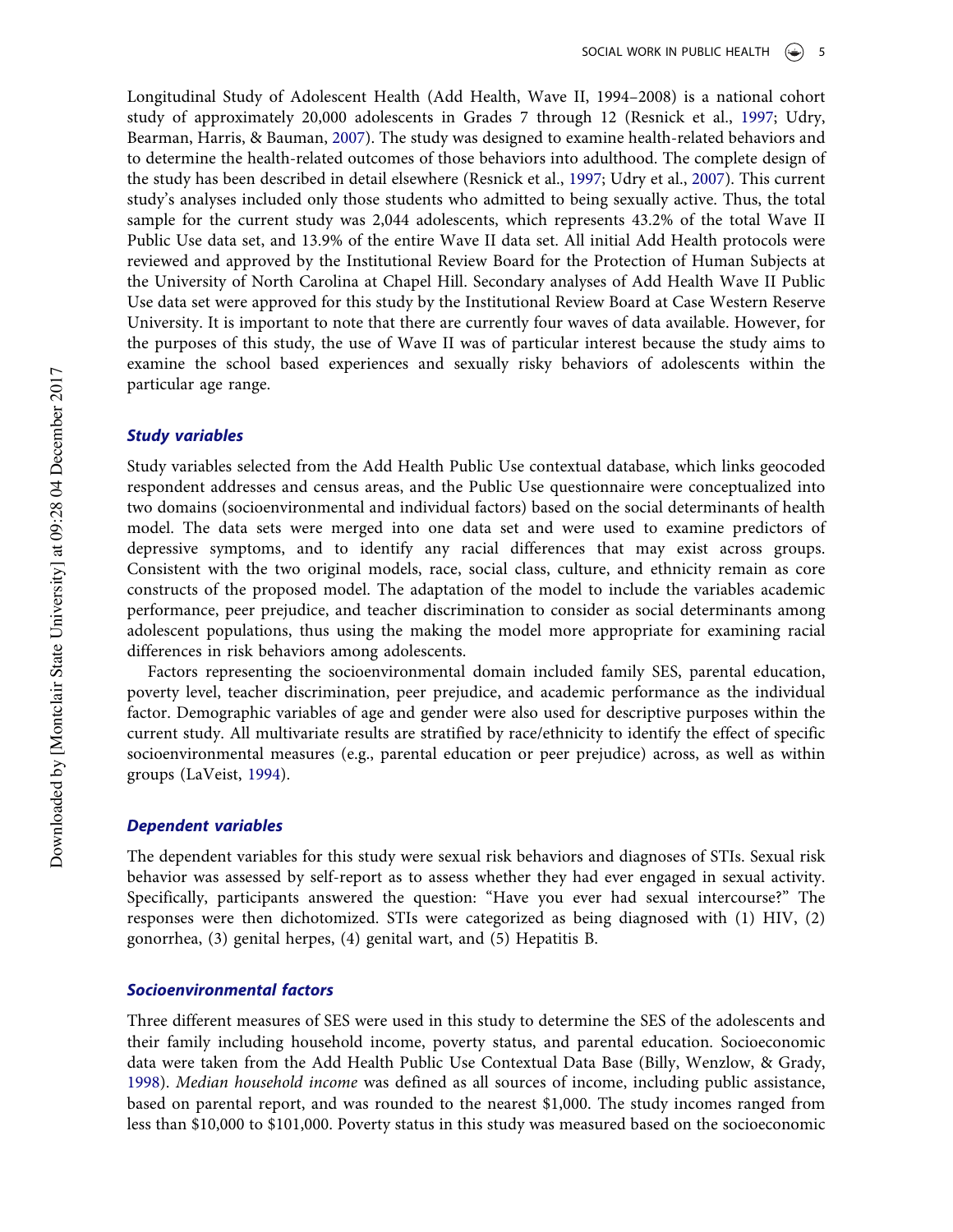6  $\left(\rightarrow\right)$  B. N. RESPRESS ET AL.

characteristics of the neighborhood, or concentrated neighborhood poverty. Neighborhood poverty, defined as the distribution of proportion of persons in a census tract who had a 1989 income below the federal poverty level (FPL), was categorized into three groups: low (< 11.6%), medium (11.6 to 23.9), and high (> 23.9) (Billy et al., 1998). Poverty levels cited in this study were not adjusted to the 1996 levels, which would have provided a more accurate picture of neighborhood poverty across groups. Thus, actual levels of concentrated neighborhood poverty within the study sample may be greatly underestimated. For this reason, median household income was also used in this study as a measure of SES to account for any underestimation. Parental education was used as a categorical variable based on standard categorizations of educational attainment, (1) less than high school; (2) high school, no college; (3) college or higher.

#### School characteristics

Academic performance was defined as the Grade Point Average (GPA) across four academic subjects, using a 4-point scale. The study question asks what grade was received in English or language arts, mathematics, history or social studies, and science. A letter grade of  $A = 4$ ;  $B = 3$ ;  $C = 2$ ; D or below = 1. Literature has documented the association of school performance and sexually risky behaviors (Libby, 2004; Voison, 2010; Voison et al., 2005; Resnick et al., 1997) For this study, academic performance in terms of GPA was viewed as an individual-level risk factor for engaging in sexual risk behaviors.

#### Peer prejudice and teacher discrimination

To explore discrimination within the school environment, the current study used the responses to two survey items within the Add Health school and education questionnaire; these two items addressed peer prejudice and teacher discrimination, as determined by the individual perception of fair treatment. To assess peer prejudice, a Likert-type scale was reverse-coded and ranged from 1 (strongly disagree) to 5 (strongly agree) for the survey item, "Students at your school are prejudiced." Therefore, peer prejudice was identified by responses that agreed or strongly agreed with the statement. To assess teacher discrimination, a Likert-type scale ranging from 1 (strongly agree) to 5 (strongly disagree) was used for the survey item, "The teachers at your school treat students fairly." Therefore, teacher discrimination was identified by responses that *disagreed* or *strongly disagreed* with the statement regarding fair treatment by teachers.

#### Statistical analyses

We used IBM SPSS Complex Samples version 20 to conduct the data analyses for this study. For all statistical analyses, we adjusted the standard errors to account for the complex sample design of the Add Health, which involved multiple stages, clustering, and stratification. All analyses presented are weighted data, with exception of the sample sizes. For descriptive purposes, we conducted chi-squared bivariate analyses to examine group differences among sexually active adolescents by demographic variables (age and gender) and socioenvironmental constructs (household income, poverty status, educational attainment, academic achievement, peer prejudice, and teacher discrimination) variables and diagnoses of STIs. We then conducted  $F$  tests based on bivariate regression analyses to examine group mean differences on age, household income, academic performance, peer prejudice, and teacher discrimination. Finally, we conducted a series of multivariate logistic regression analyses to assess the direct effects of the main study variables of interest (SES, academic performance, peer prejudice, and teacher discrimination) on sexual activity, by each racial group. All regression analyses were conducted for White, Black, Other (Latino and Asian) adolescents as a combined group (total sample), and then as separate racial groups.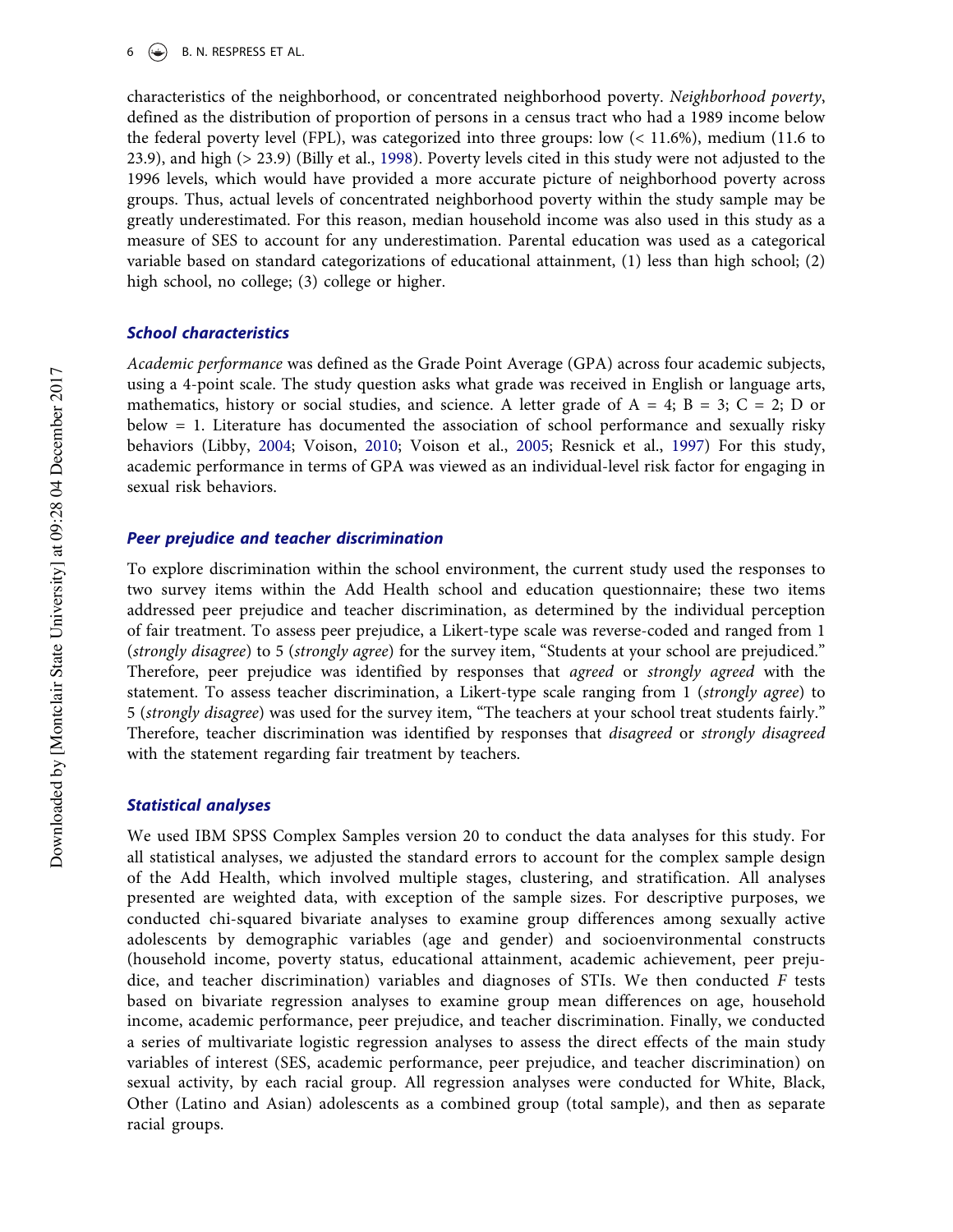## **Results**

The original Add Health Wave 2, Public Use data set, sample consisted of 4,724 youth, of which 1,607 identified as White, 368 identified as Black, and 68 were other minorities for a total sample of 2,044 sexually active youths (see Table 1). The ages of the youth who were sexually active ranged from 11 to 21 years, with a mean age of 16.7 ( $SE = .95$ ) in the total sample. The sample comprised slightly more females ( $n = 1,041$ ) than males ( $n = 1,003$ ). The median income for the total sample was \$28,507; however, the range of income for both minority groups ranged from \$16,298 to \$21,206 for Blacks and \$19,400 to \$37,375 for other minorities, compared to \$29,942 to \$34,236 for Whites. Approximately 49% of the overall sample lived in neighborhoods with a low concentration of neighborhood poverty. However, 70% of Black adolescents and 46.2% of other racial and ethnic minorities lived in neighborhoods with a high concentration of poverty. More than 51% of Whites reported that their school peers were prejudiced, compared to 26.1% of Blacks and 21.3% of other racial and ethnic minority youth. However, there were no differences in reporting teacher discrimination across racial groups, though both minority groups reported that their teachers were discriminatory, slightly more than Whites (25.7% vs. 25.5%, respectively).

Table 2 presents self-reports of diagnosed STIs across racial groups. Significant differences were noted in the diagnosis of gonorrhea ( $F = 14.563$ ,  $p < .0001$ ), HIV/AIDS ( $F = 16.797$ ,  $p < .0001$ ),

|                                 |              | White  | <b>Black</b> |        | Other        |        | <b>Total</b> |               |                 |
|---------------------------------|--------------|--------|--------------|--------|--------------|--------|--------------|---------------|-----------------|
| Unweighted n                    |              | 1607   |              | 368    |              | 68     |              | 2044          | Adj. F;         |
| Characteristic                  | $\mathsf{n}$ | %      | $\mathsf{n}$ | $\%$   | $\mathsf{n}$ | %      | n            | $\frac{0}{0}$ | p Value         |
| Gender                          |              |        |              |        |              |        |              |               | 1.079; 0.341    |
| Male                            | 779          | 49.9%  | 190          | 55.1%  | 34           | 56.3%  | 1003         | 49.0%         |                 |
| Female                          | 829          | 51.1%  | 178          | 44.9%  | 34           | 43.7%  | 1041         | 51.0%         |                 |
| Age, mean                       |              | 16.7   |              | 16.6   |              | 16.6   |              | 16.7          | 0.775; 0.643    |
| <b>Educational attainment</b>   |              |        |              |        |              |        |              |               | 14.16; < 0.0001 |
| No high school                  | 158          | 10.0%  | 158          | 42.4%  | 44           | 69.5%  | 360          | 16.0%         |                 |
| High school                     | 1289         | 80.8%  | 191          | 53.6%  | 20           | 25.0%  | 1500         | 75.7%         |                 |
| College or higher               | 159          | 9.1%   | 17           | 4.0%   | 3            | 5.5%   | 179          | 8.3%          |                 |
| Household Income                |              |        |              |        |              |        |              |               | 16.87; < 0.0001 |
| Median income, \$               |              | 30,093 |              | 18,752 |              | 18,752 |              | 28,507        |                 |
| $\le$ \$20,999                  | 380          | 23.2%  | 223          | 68.0%  | 20           | 32.1%  | 623          | 29.5%         |                 |
| $$21,000 - $37,999$             | 833          | 54.5%  | 106          | 27.9%  | 22           | 36.8%  | 961          | 50.4%         |                 |
| $$38,000 +$                     | 361          | 22.3%  | 24           | 4.1%   | 24           | 31.1%  | 409          | 20.0%         |                 |
| Poverty                         |              |        |              |        |              |        |              |               | 26.25; < 0.0001 |
| Low                             | 913          | 55.7%  | 60           | 12.2%  | 29           | 38.6%  | 1002         | 49.3%         |                 |
| Medium                          | 419          | 26.7%  | 64           | 17.7%  | 10           | 15.2%  | 493          | 25.2%         |                 |
| High                            | 276          | 17.6%  | 244          | 70.1%  | 29           | 46.2%  | 549          | 25.6%         |                 |
| Academic performance            |              |        |              |        |              |        |              |               | 1.73; 0.042     |
| Grade Point Average (GPA), mean |              | 2.68   |              | 2.42   |              | 2.42   |              | 2.63          |                 |
| Peer prejudice                  |              |        |              |        |              |        |              |               | 10.59; < 0.0001 |
| Strongly disagree               | 87           | 5.8%   | 57           | 17.1%  | 1            | .9%    | 145          | 7.3%          |                 |
| <b>Disagree</b>                 | 264          | 18.7%  | 85           | 25.4%  | 24           | 48.8%  | 373          | 20.3%         |                 |
| <b>Neutral</b>                  | 330          | 24.3%  | 104          | 31.4%  | 17           | 29.1%  | 451          | 25.5%         |                 |
| Agree                           | 448          | 33.0%  | 64           | 18.4%  | 8            | 16.4%  | 520          | 30.6%         |                 |
| Strongly agree                  | 230          | 18.2%  | 23           | 7.7%   | 3            | 4.9%   | 256          | 16.4%         |                 |
| Teacher discrimination          |              |        |              |        |              |        |              |               | 0.704; 0.650    |
| Strongly disagree               | 74           | 5.0%   | 19           | 7.4%   | 2            | 7.5%   | 25           | 5.4%          |                 |
| <b>Disagree</b>                 | 266          | 20.5%  | 66           | 17.3%  | 11           | 18.2%  | 337          | 20.0%         |                 |
| <b>Neutral</b>                  | 358          | 26.0%  | 92           | 27.5%  | 13           | 23.6%  | 463          | 26.1%         |                 |
| Agree                           | 503          | 37.1%  | 117          | 34.8%  | 22           | 41.8%  | 642          | 36.9%         |                 |
| Strongly agree                  | 159          | 11.3%  | 45           | 13.0%  | 5            | 8.9%   | 209          | 11.5%         |                 |

Table 1. Baseline Characteristics of Sexually Active Adolescents, by Racial Group. National Longitudinal Study of Adolescent Health  $\Omega$  Dublic Use Data

Note. All estimates represent unweighted frenquences and weighted percentage. Rao-Scott chi-Squared statistics are adjusted for the sampling stratification, clustering and weighting of the data. The adjusted  $F$  is a variant of the second-order Rao-Scott adjusted chi-squared statistic. Significance is based on the adjusted F and its degrees of freedom. Means and medians are based on mean age, median income, and mean GPA per race and outcome group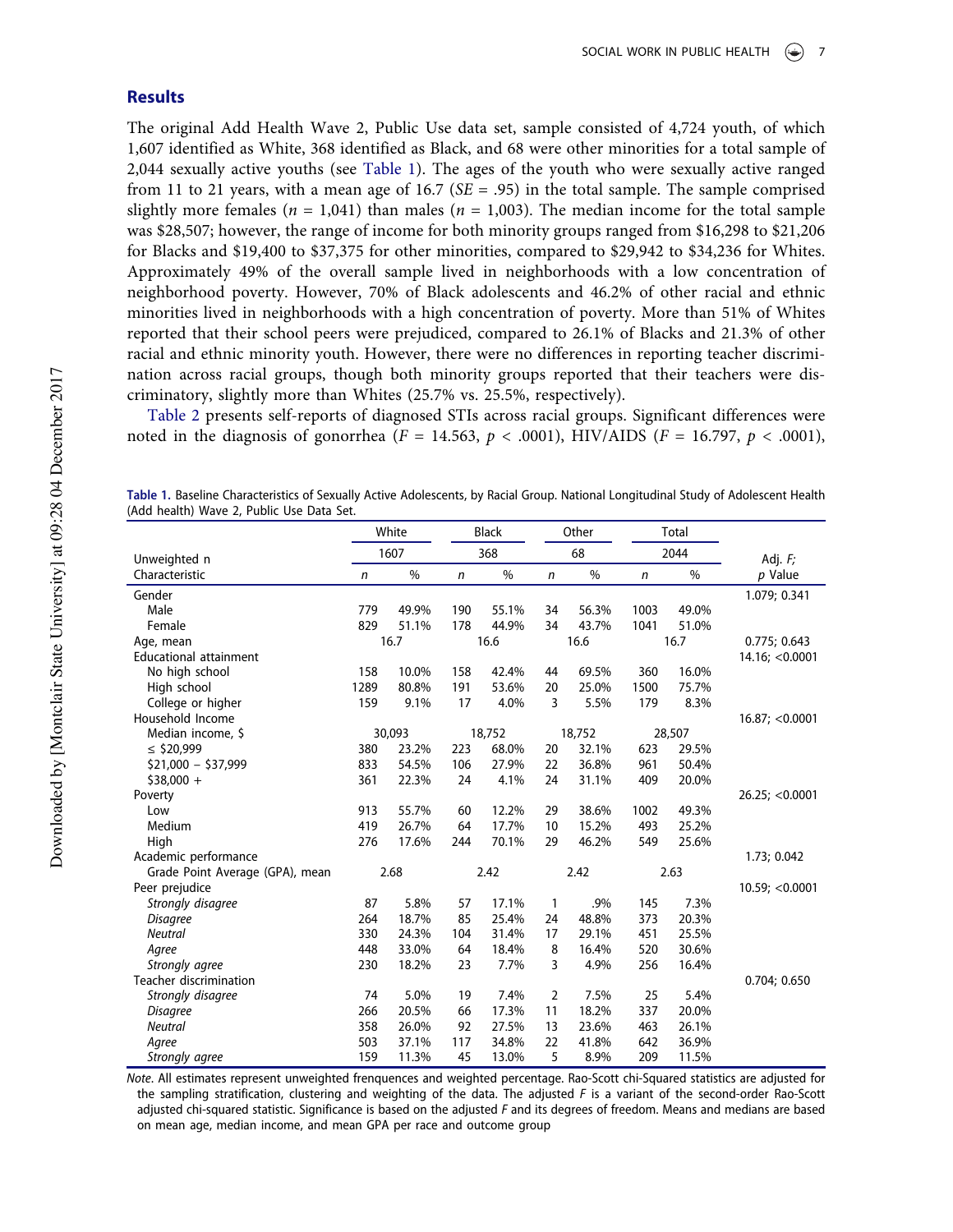|                            |    | White    |    | <b>Black</b> |   | Other    |    | Total    |                  |
|----------------------------|----|----------|----|--------------|---|----------|----|----------|------------------|
| Unweighted count           |    | 164      |    | 55           |   | 14       |    | 233      | Adj. F;          |
| Variable Name              | n  | % (SE)   | n  | $%$ (SE)     | n | % (SE)   | n  | % (SE)   | p Value          |
| Chlamydia                  | 49 | 3.0(0.5) | 11 | 3.5(1.0)     | 4 | 6.9(3.4) | 64 | 3.2(0.5) | 1.418; 0.244     |
| Syphilis                   | 18 | 1.1(0.3) | 4  | 2.0(1.4)     | 3 | 2.9(1.6) | 25 | 1.2(0.3) | 1.031; 0.339     |
| Gonorrhea                  | 11 | 0.7(0.3) | 3  | 1.4(0.7)     | 4 | 9.1(4.3) | 18 | 1.0(0.3) | 14.563; < 0.0001 |
| <b>HIV/AIDS</b>            | 9  | 0.6(0.2) | 3  | 1.1(0.7)     | 4 | 9.0(4.2) | 16 | 0.8(0.2) | 16.797; < 0.0001 |
| Genital herpes             | 13 | 0.9(0.3) | 2  | 0.7(0.6)     | 3 | 5.9(3.4) | 18 | 1.0(0.3) | 4.353; 0.014     |
| Genital warts              | 16 | 0.8(0.2) |    | 0.7(0.6)     | 3 | 5.9(3.4) | 21 | 1.1(0.2) | 5.170: 0.007     |
| <b>Trichomoniasis</b>      | 13 | 0.8(0.3) | 6  | 1.9(0.8)     |   | 4.0(3.7) | 20 | 1.0(0.3) | 2.433: 0.092     |
| Hepatitis B                | 11 | 0.8(0.3) |    | 0.7(0.6)     | 3 | 6.3(3.4) | 15 | 1(0.3)   | 5.320: 0.006     |
| <b>Bacterial Vaginosis</b> | 19 | 2.2(0.6) | 5  | 2.4(1.2)     |   | 2.5(2.4) | 25 | 2.2(0.5) | 0.024; 0.973     |
| Non-Gonoccocal Vagnitis    | 6  | 1.0(0.5) | 2  | 1.1(0.8)     |   | 2.5(2.4) | 9  | 1.0(0.4) | 0.344; 0.697     |

Table 2. Sexually Transmitted Infections among Sexually Active Adolescents by Racial Group. National Longitudinal Study of Adolescent Health Wave 2, Public Use Data Set, Total  $N = 233$ .

Note. All estimates represent unweighted frenquences and weighted percentage. Rao-Scott chi-Squared statistics are adjusted for the sampling stratification, clustering and weighting of the data. The adjusted F is a variant of the second-order Rao-Scott adjusted chi-squared statistic. Significance is based on the adjusted  $F$  and its degrees of freedom.

genital herpes ( $F = 4.353$ ,  $p = .014$ ), genital warts ( $F = 5.170$ ,  $p = .007$ ), and Hepatitis B ( $F = 5.32$ ,  $p = 0.006$ ). To best understand the STI-related risks associated with engaging in sexual activity, we also report the relative indicators (minority-White and Black-other minority ratios), to illustrate the disparities associated with STIs (D. R. Williams & Jackson, 2005). For example, other minority adolescents were 13 times more likely to be diagnosed with gonorrhea than White adolescents and 6.5 times more likely to be diagnosed than Black adolescents. Blacks adolescents were twice as likely to be diagnosed with gonorrhea compared to Whites. Further, other minority adolescents were 15 times more likely to be diagnosed with HIV/AIDS than Whites, and eight times more likely to be diagnosed than Blacks. Overall, minority adolescents were at a greater risk for being diagnosed with an STI than Whites; however, White adolescents were at more risk of being diagnosed with genital herpes and genital warts than Black adolescents.

Table 3 presents findings from the multivariate analyses using the total sample. Overall, age, parental education, poverty level, household income, and peer prejudice were not significant predictors of sexual behaviors; compared to those who did not report ever having sex. GPA and teacher discrimination were, however, significant predictors in the model ( $p < .05$ ). Additionally, participants who believed that their teachers discriminated against the students were 1.3 times more likely to have ever engaged in sexual activity (odds ratio  $[OR] = 1.295$ ,  $p < .0001$ ). Participants with higher GPAs were less likely to have ever engaged in sexual activity (OR = .554,  $p < .0001$ ).

Although not statistically significant, racial differences were noted in the degree of influence across the predictors. White females were 1.2 times more likely to be sexually active than White males ( $p = .132$ ), whereas females who self-identified as Black or other were less likely to be sexually active than males in their respective racial groups (OR = .645,  $p = .115$  and .853,  $p = .789$ , respectively). Across racial groups, adolescents with higher GPAs were less likely to be sexually active. This effect was largest for adolescents who self-identified as other (OR = .398,  $p = .122$ , respectively). Teacher discrimination also had the greatest effect among adolescents who selfidentified as other. These adolescents were nearly 2.2 times more likely to be sexually active  $(p = .067)$ . Older adolescents were also more likely to be sexually active.

#### **Discussion**

The current study sought to explore socioenvironmental predictors of engaging in sex by examining racial differences in sexually active adolescents using a national sample. Our findings suggest that there are significant relationships among academic performance, gender, teacher discrimination, and sexual behavior in the overall sample, and that those relationships interact to result in different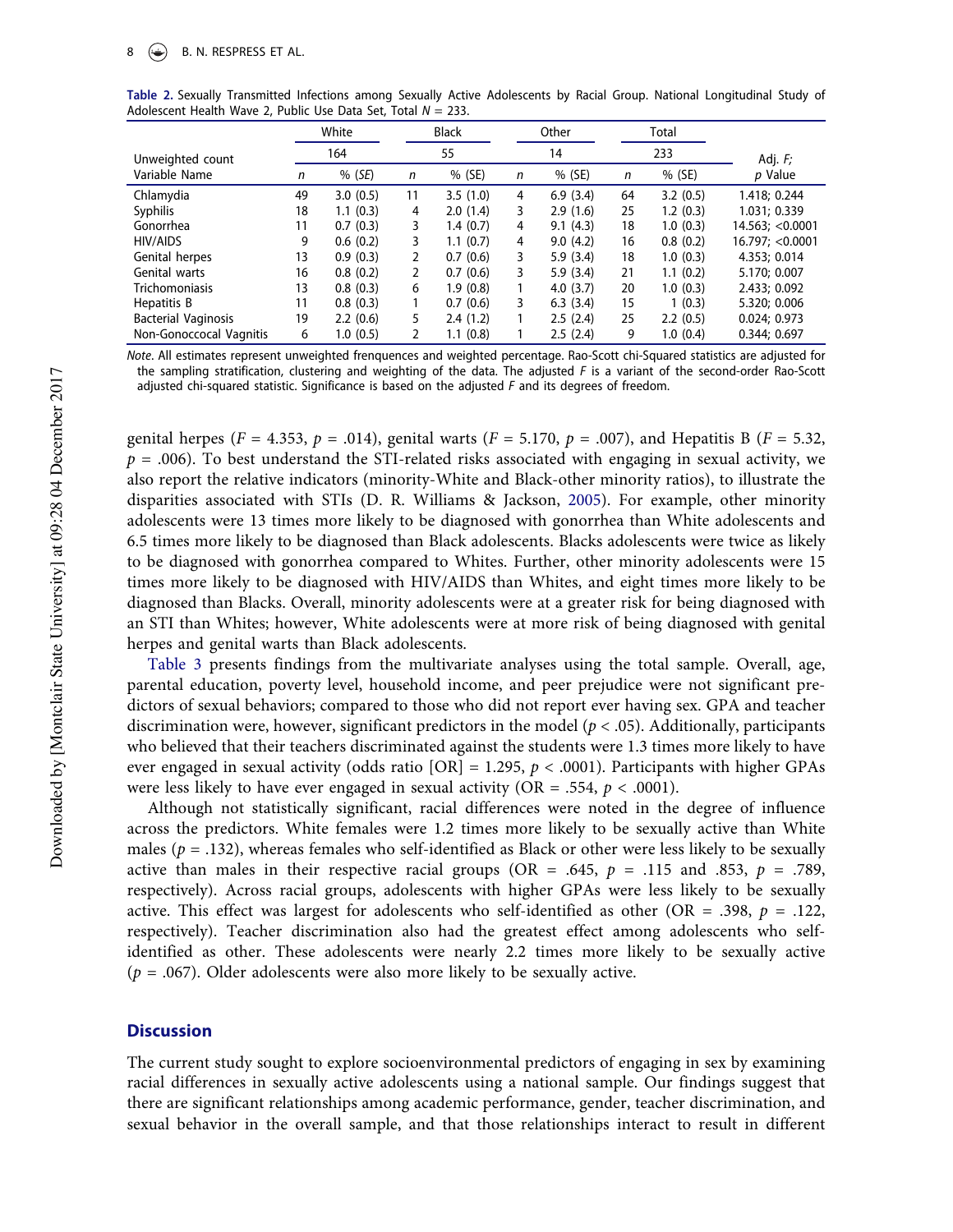|                                                                                                                 |                                     |             | White       |       |                  | Black     |             |                 | Other     |                         |       | Total       |                 |
|-----------------------------------------------------------------------------------------------------------------|-------------------------------------|-------------|-------------|-------|------------------|-----------|-------------|-----------------|-----------|-------------------------|-------|-------------|-----------------|
|                                                                                                                 |                                     |             | 1,607       |       |                  | 368       |             |                 | 89        |                         |       | 2,043       |                 |
|                                                                                                                 |                                     |             | 95%         |       |                  |           | 95%         |                 |           | 95%                     |       | 95%         |                 |
|                                                                                                                 |                                     |             | Confidence  |       |                  |           | Confidence  |                 |           | Confidence              |       | Confidence  |                 |
|                                                                                                                 |                                     | <b>Odds</b> | Interval    |       | <b>Odds</b>      | Interval  |             | Odds            |           | Interval                | Odds  | Interval    |                 |
| Unweighted Cases                                                                                                |                                     | Ratio       | Lower Upper |       | Ratio            |           | Lower Upper | Ratio           | Lower     | Upper                   | Ratio | Lower Upper |                 |
| Gender <sup>a</sup>                                                                                             | Female                              | 1.171       | 953         | 1.440 | .645             | 373       | 1.114       | 853             | .262      | 2.771 1.074             |       | .885        | .305            |
|                                                                                                                 | Male                                |             | Reference   |       |                  | Reference |             |                 | Reference |                         |       | Reference   |                 |
| Age                                                                                                             |                                     | 1.842       | 1.698       | 1.998 | 1.868            | 1.612     | 2.163       | 2.308           | 1.650     |                         | 1.827 | 1.697       | 1.968           |
| Education attainment                                                                                            | or equivalency<br>No high school    | 523         | .281        | .975  | 428              | .068      | 2.704       | $\overline{40}$ | .008      | 3.228<br>2.400<br>3.770 | 556   | 341         | .907            |
|                                                                                                                 | High school degree/no college       | 844         | 585         | 1217  | $\overline{317}$ | 047       | 2.140       | 287             | .022      |                         | 805   | 555         | 168             |
|                                                                                                                 | degree                              |             |             |       |                  |           |             |                 |           |                         |       |             |                 |
|                                                                                                                 | or more<br>College degree           |             | Reference   |       |                  | Reference |             |                 | Reference |                         |       | Reference   |                 |
| Poverty level                                                                                                   | Low                                 | 493         | 344         | 705   | 363              | 382       | 4.872       | 9.164           | .43       | 189.503                 | 589   | 425         | $\frac{815}{5}$ |
|                                                                                                                 | Medium                              | 643         | 429         | 962   | 1.457            | .682      | 3.115       | $\pm$           | 600       | 2.202                   | 758   | 540         | .063            |
|                                                                                                                 | High                                |             | Reference   |       |                  | Reference |             |                 | Reference |                         |       | Reference   |                 |
| Household income                                                                                                | $ 0,000\rangle$<br>increments of \$ | 987         | 977         | .997  | 994              | 949       | $-041$      | 937             | 856       | .025                    | 986   | 976         | 996             |
| Academic Performance (Grade Point Average                                                                       |                                     | 554         | 455         | 674   | 607              | 418       | .882        | 398             | 123       | 1.285                   | 554   | 466         | 659             |
| $[GPA])^a$                                                                                                      |                                     |             |             |       |                  |           |             |                 |           |                         |       |             |                 |
| Peer prejudice                                                                                                  |                                     | 1.157       | 1.034       | 1.294 | .925             | .687      | 1.247       | 1.019           | 569       | 1.825                   | 1.105 | 993         | 1.228           |
| Teacher discrimination <sup>a</sup>                                                                             |                                     | 1.305       | 1,161       | -467  | $\frac{13}{2}$   | 907       | 1.410       | 2.163           | 946       | 4.945                   | 1.295 | 1.165       | 1.440           |
| a. ORs reflect the association between sexual behavior and each variable, adjusting for all the other variables |                                     |             |             |       |                  |           |             |                 |           |                         |       |             |                 |

Table 3. Odds Ratios (ORs) from Multivariate Models Predicting Sexual Behaviors among Adolescents, by Racial Group. Table 3. Odds Ratios (ORs) from Multivariate Models Predicting Sexual Behaviors among Adolescents, by Racial Group.

Downloaded by [Montclair State University] at 09:28 04 December 2017 Downloaded by [Montclair State University] at 09:28 04 December 2017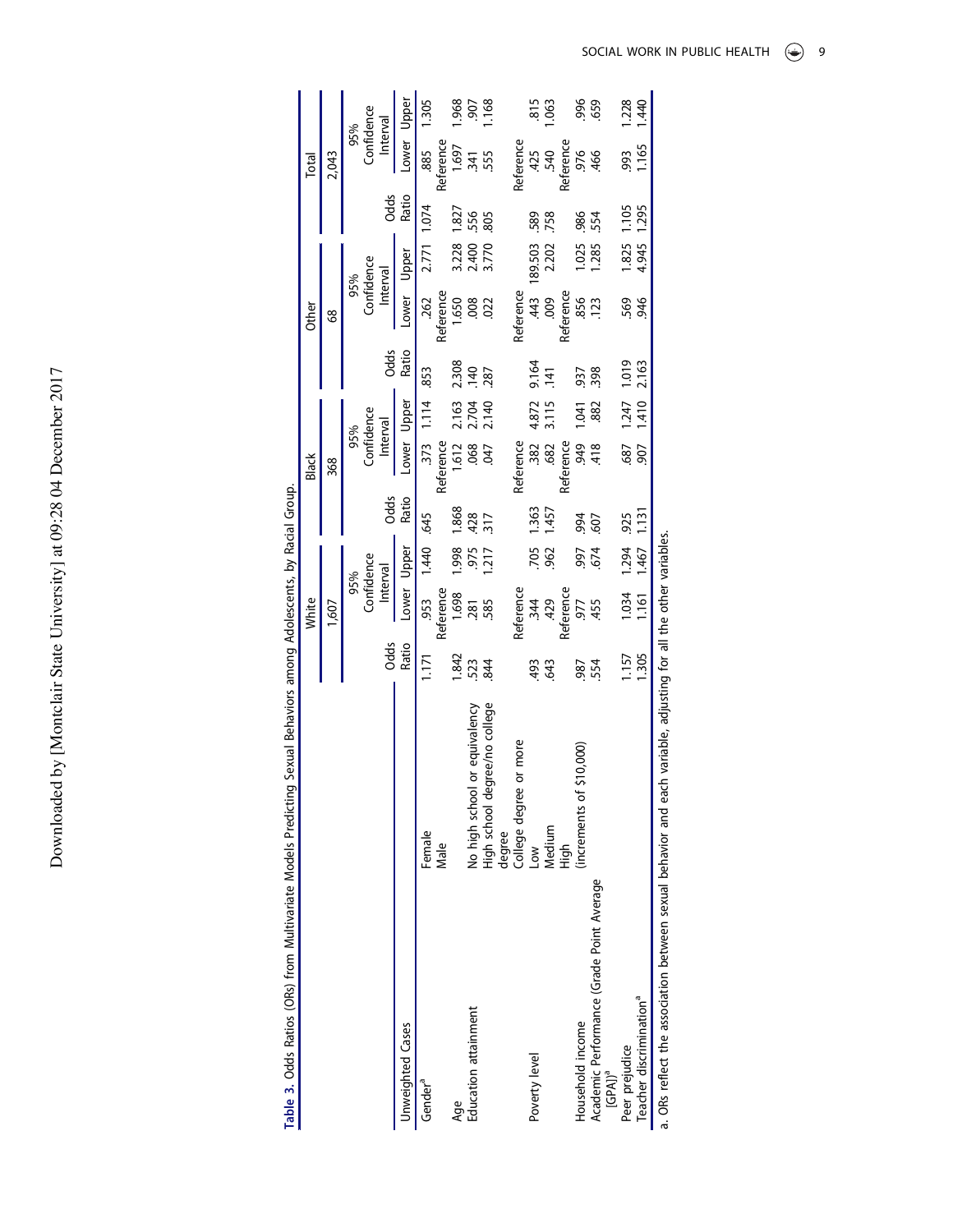pattern of risk across racial groups. Study results indicate that sexual activity in adolescents is associated with teacher discrimination and peer prejudice, for Whites only. Poor academic performance was a risk factor for Black and White adolescents. Our findings also suggest that socioenvironmental factors (i.e., SES) are also associated with being sexually active, for Whites only; however, SES factors were not significant for Black and other minorities.

These findings are in contrast to much of the existent literature on sexual risk behaviors among minority youth. Poverty status, income, and parental education have been accepted as major risk factors for sexual risk behaviors in minority population; however, what we must consider is the populations in which these studies were conducted. Many of the studies focused on sexual activity or risk behaviors among Blacks and other minority have samples that are usually urban youth, from low SES backgrounds. The authors want to stress that although minorities compared to Whites, for example, are more likely to be poor, live in impoverished neighborhoods, and attend underresourced schools, that these associations are simply a manifestation of their minority status. We must remain cognizant of the historical aspects of race and opportunity within the United States to begin to understand the complex relationships among health and social, economic, and educational predictors that effect minority youth, in particular.

GPA appears to have a protective effect, whereas teacher discrimination is associated with increased sexual activity. Peer prejudice is associated with sexual activity among White adolescents only. Prior studies examining racial differences failed to explore peer prejudice and teacher discrimination as additional social determinants of adolescent sexual activity. Several factors are known to place adolescents at risk for engaging in sexual activity; such as parental relationships and peer influences; however, those factors are often generalized across all racial groups for the purposes of interventions and social policy development. (Browning, Leventhal, & Brooks-Gunn, 2004; Buhi & Goodson, 2007; Cubbin, Santelli, Brindis, & Braveman, 2005; Salazar et al., 2004; Sieving et al., 1997). In addition, our findings suggest the need to examine more closely school-based factors that contribute to adolescents engaging in sexual risk behaviors, which have not been examined previously. Individuals who experience prejudice and discrimination are at increased risk for substance use and other psychological problems such as depression, anxiety and suicide (Respress, Morris, Gary, Lewin, & Francis, 2013; Respress, Small, Francis, & Cordova, 2013). It has been suggested that racial minorities are at increased risk for these problems due to repeated exposure to racial prejudice and discrimination in multiple areas of their lives across their lifespan (Copeland-Linder, Lambert, Chen, & Ialongo, 2011; Rosenbloom & Way, 2004; Seaton, 2006). The cumulative effects related to experiences of discrimination often sends them on a trajectory of poor health outcomes, despite increases in other social determinants of health such as income and education (Garcia Coll et al., 1996).

Compared to the total sample, more Black adolescents lived in neighborhoods with high concentrated poverty (70.1% vs. 25.6%). In our findings, poverty, parental education, discrimination, and prejudice were not predictors of having sex in Black adolescents; however, they were in White adolescents. Age was the only predictor of sexual activity in Black adolescents, meaning, older Black adolescents were more likely to have stated they have had sex than younger Black adolescents. Interestingly, our findings are contrary to many studies focused on racial differences in sexual risk behaviors or predictors of sexual risk behaviors. This study is not to minimize the fact that contextual factors, such as poverty, discrimination, low educational attainment, and racism play a role in Blacks risk for pregnancy, STIs, and HIV; it is simply to bring to our attention as researchers, clinicians, and policy makers that being "Black" alone does not place you at risk for adverse consequences of health behaviors.

#### Implications

These findings may be explained by the fact that interrelationships among residential segregation, discrimination, and prejudice were not examined in this study; however, the differences that were noted among the SES variables across racial groups are similar to findings in studies which explore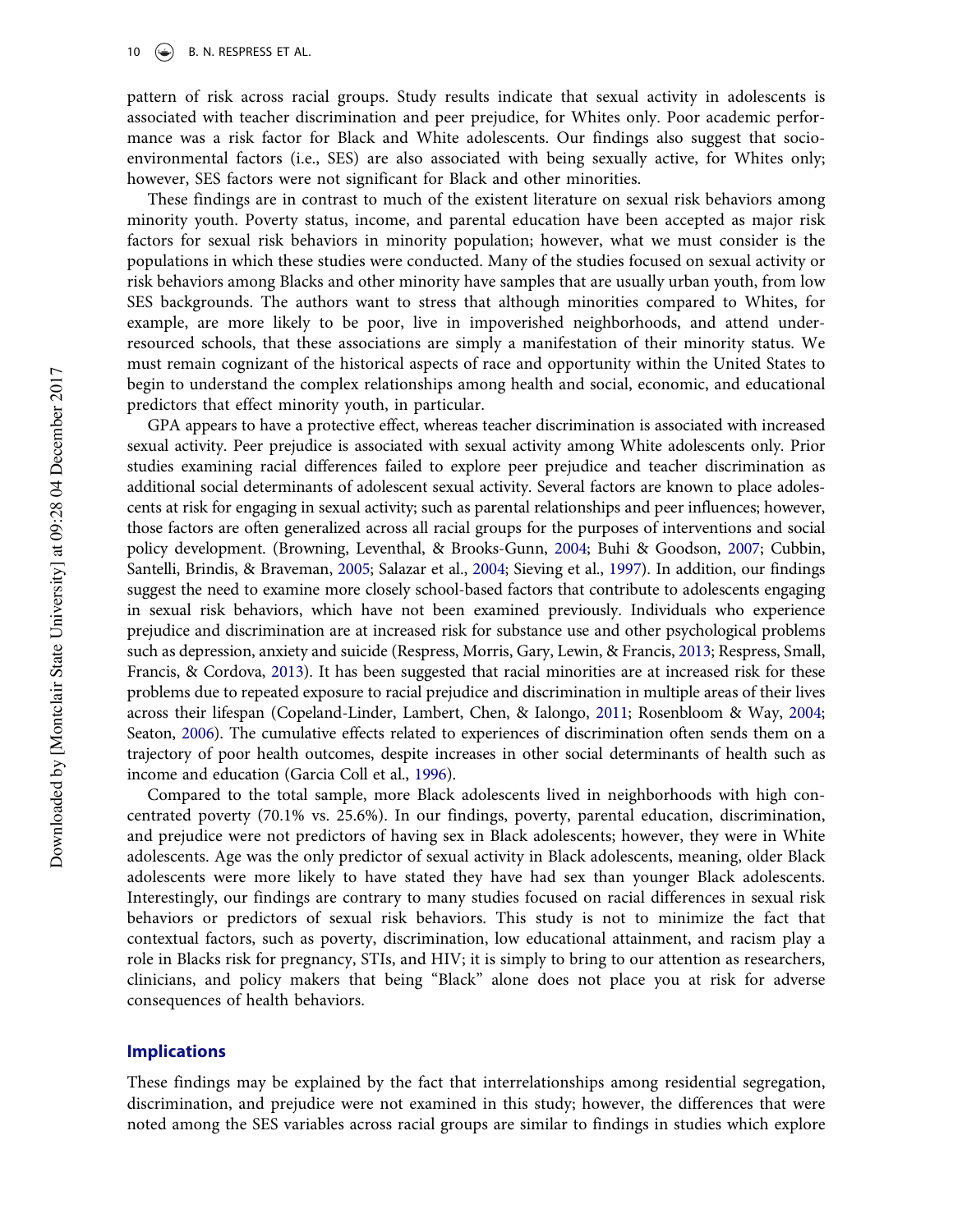variations in SES and residential segregation (Seaton & Yip, 2009) For adolescents, residence dictates the school you attend, the resources available in that school, and so on. For example, many urban and inner-city schools have eliminated sexual education courses. This lack of education about their sexual development and risks associated with engaging in sexual behaviors increases their risk for STI, pregnancy, and school failure. In turn, they may be placed at risk for poor (SES) outcomes, in particular as adults, such as living in poverty, low educational attainment, and low income (Geronimus & Korenman, 1993; Zeck, Bjelic-Radisic, Haas, & Greimel, 2007).

Finally, based on the findings in this study, we suggest that systems based interventions may be needed to direct toward addressing the social and environmental factors that place African Americans and other minority youth at risk. Addressing the social causes of any health behavior can be a daunting task. However, given the projected increase of minority populations within the United States by 2050, it will be imperative for this nation to begin to address those concerns now among adolescents (Colby & Ortman, 2015). Addressing sexual risk behavior and its sequelae becomes even more relevant when the prevalence of STIs among adolescents is considered. We also examined self-reported STI rates among sexually active adolescents to begin to explore the disparities in rates of HIV and other STIs among racial and ethnic minority youth. The results suggest that minority youth are at a greater risk for being diagnosed with an STI compared to White youth. Again, these findings may be related the socioeconomic effects of having a lack of resources, such as living in poverty, lack of health care access, and neighborhood factors (Adimora & Schoenbach, 2005; Adderley-Kelly & Stephens, 2005; Munson et al., 2008). Based on the results of this study, interventions may need to continue to be directed toward addressing the needs of Black and Latino/a males and females. In particular, targeted efforts at minority females are a priority due to the higher rates of pregnancy and STIs compared to White females (Aral, 2006; Bryant, 2006; Crosby et al., 2007; Hogben & Leichliter, 2008; Waddell, Orr, Sackoff, & Santelli, 2010; C. R. Williams & Wimberly, 2006) and the increased risks for persistent poverty among female-headed households.

Our findings build upon what is currently known about the deleterious effects of discrimination on health and health behaviors among minority adolescents. The existent literature has focused on internalizing behaviors such as depression, substance use, and suicide (Respress et al., 2013, 2013). Of the studies that have explored sexual risk behaviors and discrimination in adolescents, many are focused on adolescents who were discriminated against due to their sexual orientation, not their racial/ethnic background, which is examined in this study. The literature is replete with empirical work focused on the risk behaviors and mental health outcomes of lesbian, gay, bisexual, and transgendered (LGBT) youth; however, a discussion of that specific population is beyond the scope of this article.

This study adds to the literature on adolescent risk behaviors by demonstrating the importance of examining the effects of teacher discrimination and peer prejudice on sexual risk behaviors and further examining those differences among racially diverse groups. Despite the study being drawn from a large national epidemiological study of adolescent health, this study is not without limitations. A limitation of the study is that prejudice and discrimination are measured with individual level of prejudice and discrimination among peers and teachers, whereas the model discussed prejudice and discrimination from a societal perspective. Despite this difference, the implied connection is that experiences of discrimination and prejudice are social stressors, therefore, subsequent behaviors and mental health outcomes are a result of the stressor (D. R. Williams, Neighbors, & Jackson, 2008). This relationship has been demonstrated among minority adolescents with reports of depression, suicidal behaviors, and substance use (Harris-Britt et al., 2007; Joe, Baser, Neighbors, Caldwell, & Jackson, 2009; Pachter & Coll, 2009).

The findings of this study are important in to consider in light of population trends among increases in minority populations and decreases in non-Hispanic Whites (Frey, 2015). A recent study focused on poverty, educational attainment, and health among children in the United States demonstrates this effectively (Murdock, Zey, Cline, & Klineberg, 2010). Similar to findings in this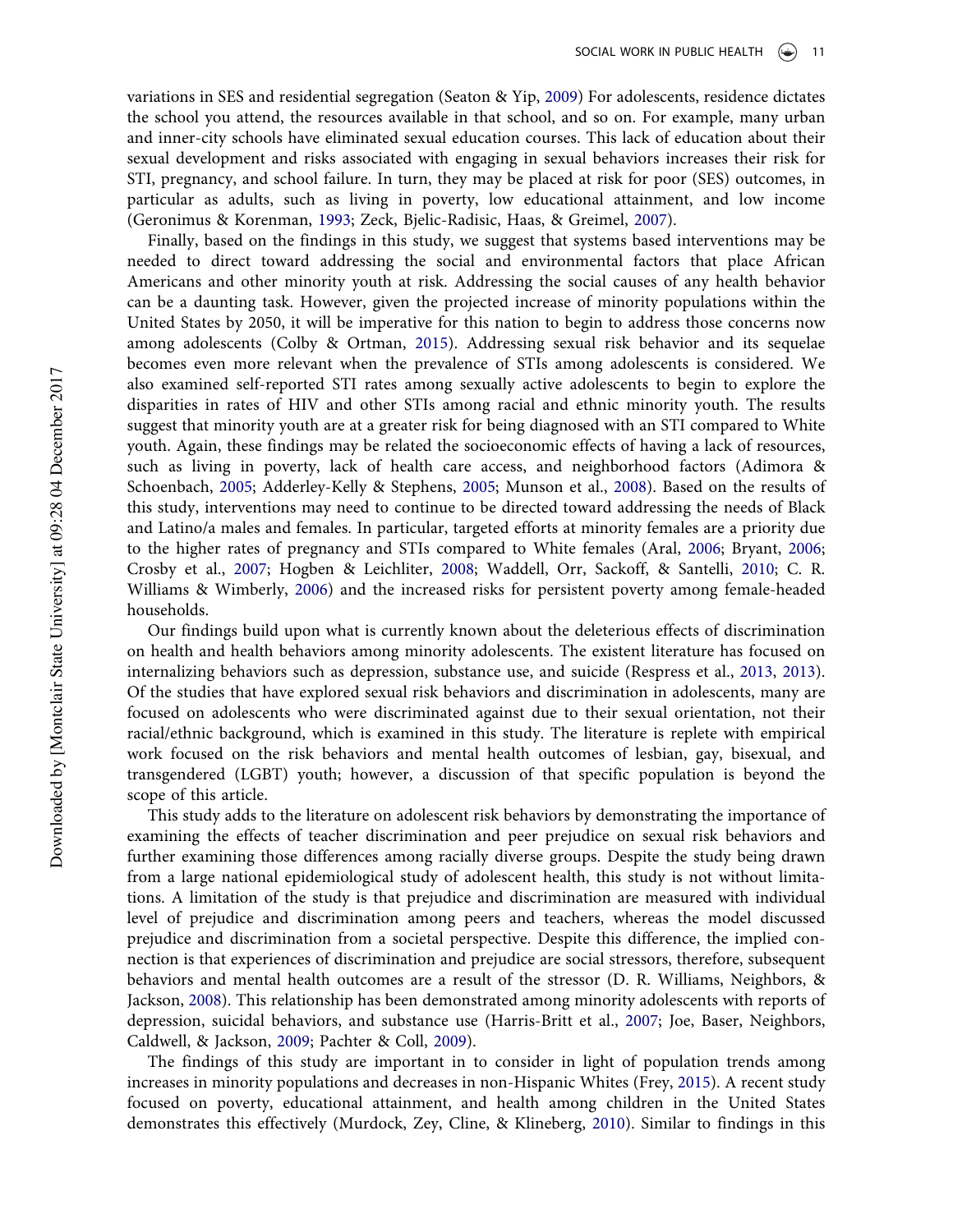study, minority status was strongly associated with increased poverty, decreased levels of educational attainment, and increases in health conditions (Murdock et al., 2010; Pachter & Coll, 2009). However, this study is guided by a social determinants framework that employs the examination of these socioeconomic factors that are known to influence sexual health outcomes across the life course.

# Conclusion

The interrelated factors of race, prejudice, and discrimination, according to the framework used in this study, increase the likelihood of impoverishment, more poorly educated and less healthy individuals. In other words, the cyclical nature of such structural factors and their impact in particular on the health of minority youth is astounding. In particular, to potentially break this cycle, it is the argument of the authors that the best and most logical place to begin is within the schools. Schools are an important context to consider because the school setting is the social context upon which adolescents spend a considerable amount of time. Consistent with previous studies, school engagement and connectedness often serve as protective factors in adolescents of color (Resnick et al., 1997; Voisin et al., 2010). Understanding the barriers that adolescents face in engaging positively in school, such as teacher and peer discrimination, leads adolescents to feel isolated and socially excluded thus leading to an increase in participating in risky behaviors include unsafe sexual behaviors. Although the study reported that discrimination was found to be a predictor in adolescent sexual risk behavior in White adolescents, it is worth understanding for future research whether adolescents of color. Additionally, the most common risk behaviors adolescents engage in are often the result of the interpersonal relationships within schools, including sexual risk behaviors. We know that educational attainment is a major determinant of health outcomes. However, what we are unclear of is how stressful the classroom environments are for minority youth in particular, and if a large portion of their stress is related to prejudice and discrimination in the classroom. Additionally, what remains unclear are the longterm effects on health and future educational attainment among these populations. Consistent with literature, this study found that high GPA attainment served as a protective factor in adolescent sexual behavior. Future research is needed in determining what contextual resources adolescents have that contribute to reducing adolescent sexual behavior, resilience strategies, and community resources that can be implemented in schools where at-risk students primarily attend.

### Limitations

As mentioned previously, ADD Health Wave 2 was utilized in analysis. Add Health data is selfreported and thus may be susceptible to over- or under-reporting of risk behaviors. Although data may be outdated, it is important to note that researchers were interested in this population's health outcomes and characteristics based on their age. Poverty status was measured in study as an indicator for SES using median household income in the study and were adjusted to the 1996 levels. Thus, neighborhood poverty may be greatly underestimated. The cross-sectional nature of the data makes it unclear whether SES, academic performance, and teacher discrimination simply covary with sexual risk behavior or cause changes in sexual risk behaviors, separately or collectively (i.e., via interactions). Although teacher discrimination was significant among White adolescents, a longitudinal analysis would allow us to determine if the effect of teacher discrimination is situational, working only within the context of that school, or if experiences of teacher discrimination, serves as an important factor, affecting sexual risk behaviors in the future as well. White adolescents were overly represented in the sample that may have made it difficult to produce significant differences in perceived reports of teacher and peer discrimination among adolescents in this sample. In addition,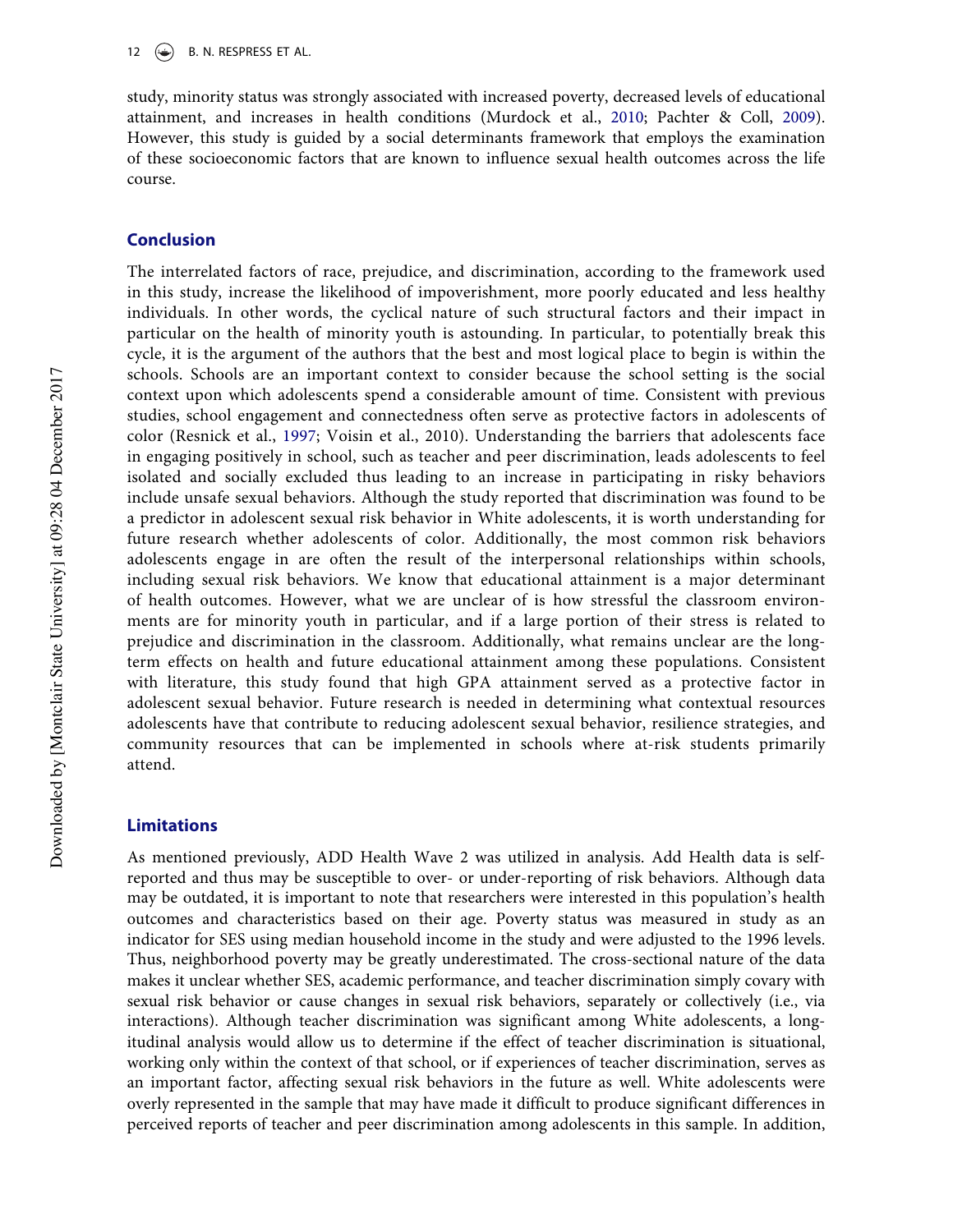"minorities" are not a homogenous group. Further individual and group-characteristics will vary and affect their sexual health outcomes.

#### References

- Adderley-Kelly, B., & Stephens, E. M. (2005). Chlamydia: A major health threat to adolescents and young adults. Journal of the Association of Black Nursing Faculty in Higher Education, Inc, 16(3), 52–55.
- Adimora, A. A., & Schoenbach, V. J. (2005). Social context, sexual networks, and racial disparities in rates of sexually transmitted infections. Journal of Infectious Diseases, 191, S115–S122. doi:10.1086/425280
- Aral, S. O. (2006). Social and behavioral determinants of sexually transmitted disease: Scientific and technologic advances, demography, and the global political economy. Sexually Transmitted Diseases, 33, 698–702. doi:10.1097/ 01.olq.0000250476.76031.e8
- Aronowitz, T., Rennells, R. E., & Todd, E. (2006). Ecological influences of sexuality on early adolescent African American females. Journal of Community Health Nursing, 2, 113–125. doi:10.1207/s15327655jchn2302
- Atzaba-Poria, N., Pike, A., & Deater-Deckard, K. (2004). Do risk factors for problem behaviour act in a cumulative manner? An examination of ethnic minority and majority children through an ecological perspective. Journal of Child Psychology and Psychiatry, and Allied Disciplines, 45(4), 707–718. doi:10.1111/jcpp.2004.45.issue-4
- Billy, J. O., Wenzlow, A. T., & Grady, W. R. (1998). National longitudinal study of adolescent health public use contextual database (ICPSR21600-v12). Chapel Hill, NC: Carolina Population Center, University of North Carolina-Chapel Hill; Ann Arbor, MI: Inter-university Consortium for Political and Social Research [distributors]. doi:10.3886/ICPSR21600.v12
- Bronfenbrenner, U. (1986). Ecology of the family as a context for human development: Research perspectives. Developmental Psychology, 22(6), 723–746. doi:10.1037/0012-1649.22.6.723
- Brown, A., Yung, A., Cosgrave, E., Killackey, E., Buckby, J., Stanford, C.,… McGorry, P. (2006). Depressed mood as a risk factor for unprotected sex in young people. Australasian psychiatry: Bulletin of Royal Australian and New Zealand College of Psychiatrists, 14(3), 310–312.
- Brown, C. S. (2006). Bias at school: Perceptions of racial/ethnic discrimination among Latino and European American children. Cognitive Development, 21(4), 401–419. doi:10.1016/j.cogdev.2006.06.006
- Brown, D. L., Rosnick, C. B., Webb-Bradley, T., & Kirner, J. (2014). Does daddy know best? Exploring the relationship between paternal sexual communication and safe sex practices among African-American women. Sex Education, 14, 241–256. doi:10.1080/14681811.2013.868800
- Browning, C. R., Leventhal, T., & Brooks-Gunn, J. (2004). Neighborhood context and racial differences in early adolescent sexual activity. Demography, 41(4), 697–720. doi:10.1353/dem.2004.0029
- Bryant, K. D. (2006). Update on adolescent pregnancy in the Black community. Association of Black Nursing Faculty in Higher Education, 17(4), 133–136.
- Buhi, E. R., & Goodson, P. (2007). Predictors of adolescent sexual behavior and intention: A theory-guided systematic review. Journal of Adolescent Health, 40(1), 4–21. doi:10.1016/j.jadohealth.2006.09.027
- Carlson, D., McNulty, T., Bellair, P., & Watts, S. (2014). Neighborhoods and racial/ethnic disparities in adolescent sexual risk behavior. Journal of Youth & Adolescence, 43(9), 1536-1549. doi:10.1007/s10964-013-0052-0
- Carter, P., Russell, R., & Fine, M. (2014). Discipline disparities series review: A research to practice overview. The Equity Project at Indiana University, 1-8. Retrieved from http://www.indiana.edu/~atlantic/wp-content/uploads/ 2014/04/Disparity\_Overview\_040414.pdf
- Centers for Disease Control & Prevention. (2007). Sexually transmitted disease surveillance, 2006. Atlanta, GA: Author. Retrieved from http://www.cdc.gov/STD/STATS/toc2006.htm
- Centers for Disease Control and Prevention. (2013). Estimated HIV incidence among adults and adolescents in the United States, 2007-2010. HIV Surveillance Supplemental Report, 4(16). Retrieved from http://www.cdc.gov/hiv/pdf/ statistics\_hssr\_vol\_17\_no\_4.pdf
- Chandra, P. C., Schievello, H. J., Ravi, B., Weinstein, A. G., & Hook, F. B. (2002). Pregnancy outcomes in urban teenagers. International Journal of Gynecology and Obstetrics, 79(2), 117–122. doi:10.1016/S0020-7292(02)00240-0
- Colby, S. L., & Ortman, J. M. (2015). Projections of the size and composition of the US population: 2014 to 2060. Washington, DC: U.S. Census Bureau.
- Collins, M. L., Baiardi, J. M., Tate, N. H., & Rouen, P. A. (2015). Exploration of social, environmental and familial influences on the sexual health practices of urban African American adolescents. Western Journal of Nursing Research, 37, 1441–1457. doi:10.1177/0193945914539794
- Copeland-Linder, N., Lambert, S., Chen, Y.-F., & Ialongo, N. (2011). Contextual stress and health risk behaviors among African American adolescents. Journal of Youth and Adolescence, 40(2), 158–173. doi:10.1007/s10964-010- 9520-y
- Córdova, D., Heinze, J. E., Mistry, R., Salas-Wright, C. P., & Zimmerman, M. A. (2016). Ecodevelopmental trajectories of family functioning: HIV/STI risk behaviors and STI among Black adolescents. Developmental Psychology, 52(7), 1115–1127. doi:10.1037/dev0000136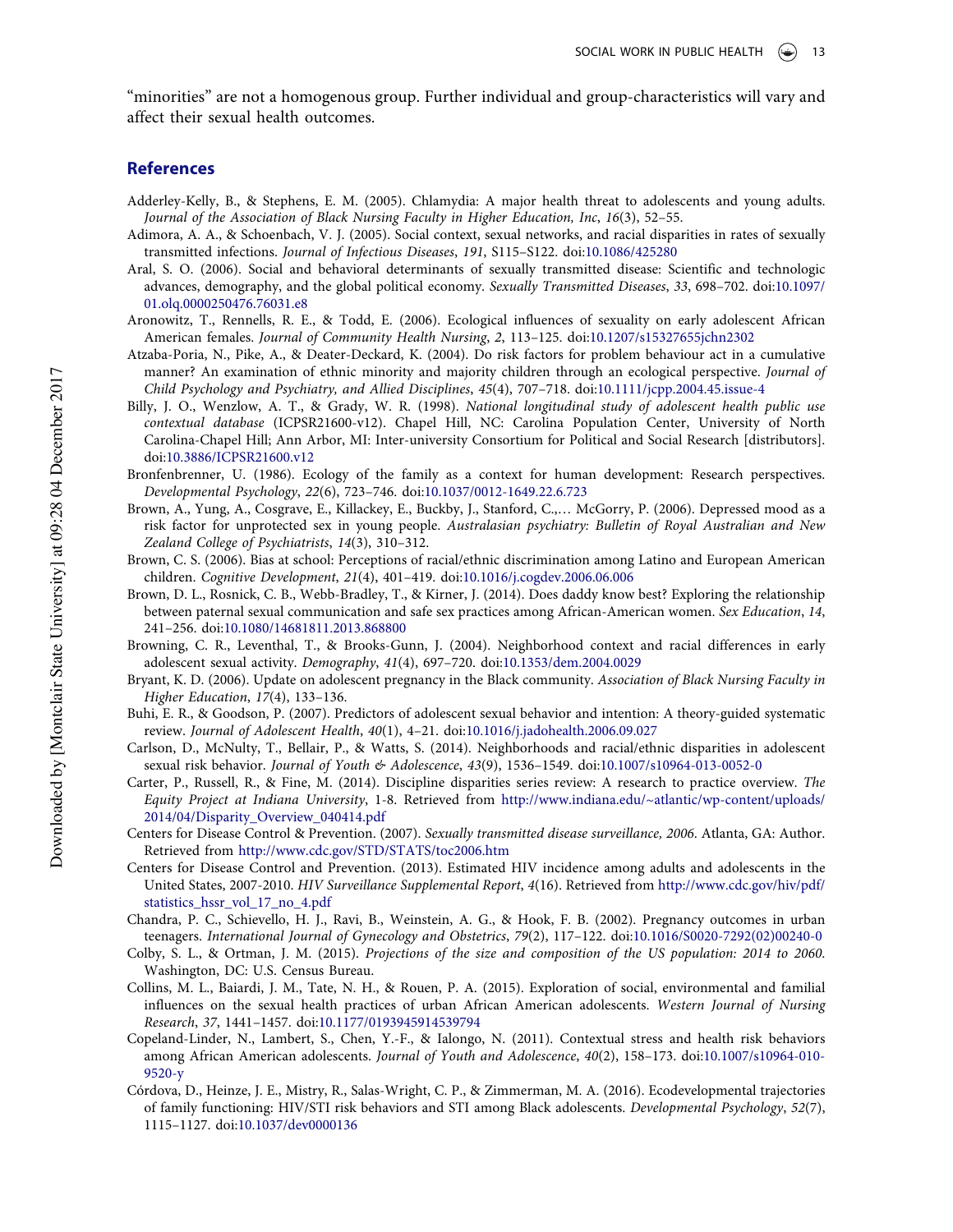- 14  $\left(\rightarrow\right)$  B. N. RESPRESS ET AL.
- Crosby, R. A., DiClemente, R. J., Wingood, G. M., Salazar, L. F., Rose, E., & Sales, J. M. (2007). The protective value of school enrolment against sexually transmitted disease: A study of high-risk African American adolescent females. Sexually Transmitted Infections, 83(3), 223–227. doi:10.1136/sti.2006.022590
- Cubbin, C., Santelli, J., Brindis, C. D., & Braveman, P. (2005). Neighborhood context and sexual behaviors among adolescents: Findings from the National Longitudinal Study of Adolescent Health. Perspectives on Sexual and Reproductive Health, 37(3), 125–134. doi:10.1363/3712505
- Demo, A. (2007). Integrating Black consciousness and critical race feminism into family studies research. Journal of Family Issues, 28, 452–473. doi:10.1177/2F0192513X06297330
- Fisher, C. B., Wallace, S. A., & Fenton, R. E. (2000). Discrimination distress during adolescence. Journal of Youth and Adolescence, 29(6), 679–695. doi:10.1023/A:1026455906512
- Floyd, L. J., & Brown, Q. (2013). Attitudes towards and sexual partnerships with drug dealers among young adult African American females in socially disorganized communities. Journal of Drug Issues, 2, 154–165. doi: 10.1177/ 0022042612467009
- Forhan, S. E., Gottlieb, S. L., Sternberg, M. R., Xu, F., Datta, S. D., McQuillan, G. M., … Markowitz, L. E. (2009). Prevalence of sexually transmitted infections among female adolescents aged 14 to 19 in the United States. Pediatrics, 6, 1505.
- Frank, R. (2007). What to make of it? The (Re)emergence of a biological conceptualization of race in health disparities research. Social Science & Medicine 64(10), 1977–1983. doi:10.1016/j.socscimed.2007.01.010
- Frey, W. (2015). The geography of white population loss. Brookings Institute. Retrieved from https://www.brookings. edu/blog/the-avenue/2015/04/30/the-geography-of-white-population-loss/
- Garcia Coll, C., Lamberty, G., Jenkins, R., McAdoo, H. P., Crnic, K., Wasik, B. H., & Vazquez Garcia, H. (1996). An integrative model for the study of developmental competencies in minority children. Child Development, 67(5), 1891–1914. doi:10.2307/1131600
- Gentry, Q., Elifson, K., & Sterk, C. (2005). Aiming for more relevant HIV risk reduction: a black feminist perspective for enhancing HIV intervention for low-income African American women. AIDS Education & Prevention, 17, 238– 252. doi:10.1521/aeap.17.4.238.66531
- Geronimus, A. T., & Korenman, S. (1993). The socioeconomic costs of teenage childbearing: Evidence and interpretation. Demography, 30(2), 281–290. doi:10.2307/2061842
- Gibson, P. A., Wilson, R., Haight, W., Kayama, M., & Marshall, J. M. (2014). The role of race in the out-of-school suspensions of black students: The perspectives of students with suspensions, their parents and educators. Children and Youth Services Review, 47(3), 274–282. doi:10.1016/j.childyouth.2014.09.020
- Haley, D. F., Haardörfer, R., Kramer, M. R., Adimora, A. A., Wingood, G. M., Goswami, N. D., … Cooper, H. L. (2017). Associations between neighborhood characteristics and sexual risk behaviors among HIV-infected and HIV-uninfected women in the southern United States. Annals Of Epidemiology, 27, 252–259. doi:10.1016/j. annepidem.2017.03.004
- Hallfors, D. D., Waller, M. W., Bauer, D., Ford, C. A., & Halpern, C. T. (2005). Which comes first in adolescence– sex and drugs or depression? American Journal of Preventive Medicine, 29(3), 163–170. doi:10.1016/j. amepre.2005.06.002
- Halpern, C. T., Hallfors, D., Bauer, D. J., Iritani, B., Waller, M. W., & Cho, H. (2004). Implications of racial and gender differences in patterns of adolescent risk behavior for HIV and other sexually transmitted diseases. Perspectives on Sexual and Reproductive Health, 36(6), 239–247. doi:10.1363/3623904
- Hamilton, B. E., Martin, J. A., & Ventura, S. J. (2006). Births: Preliminary data for 2005. National vital statistics reports from the Centers for Disease Control and Prevention. National Center for Health Statistics, National Vital Statistics System, 55(11), 1–18.
- Harper, C., Dittus, P., Steiner, R., & Ethier, K. (2017). School connectedness enhances the protective effects of parental monitoring on adolescent sexual risk behavior. Journal of Adolescent Health, 60, S103–S104. doi:10.1016/j. jadohealth.2016.10.385
- Harris-Britt, A., Valrie, C. R., Kurtz-Costes, B., & Rowley, S. J. (2007). Perceived racial discrimination and self-esteem in African American youth: Racial socialization as a protective factor. Journal of Research on Adolescence, 17(4), 669–682. doi:10.1111/jora.2007.17.issue-4
- Hogben, M., & Leichliter, J. S. (2008). Social determinants and sexually transmitted disease disparities. Sexually Transmitted Diseases, 35, 13–18. doi:10.1097/OLQ.0b013e31818d3cad.
- Hurd, N. M., Stoddard, S. A., Bauermeister, J. A., & Zimmerman, M. A. (2014). Natural mentors, mental health, and substance use: Exploring pathways via coping and purpose. American Journal of Orthopsychiatry, 84, 190–200. doi:10.1037/h0099361
- Joe, S., Baser, R. S., Neighbors, H. W., Caldwell, C. H., & Jackson, J. S. (2009). 12-month and lifetime prevalence of suicide attempts among black adolescents in the National Survey of American Life. Journal of the American Academy of Child and Adolescent Psychiatry, 48(3), 271–282. doi:10.1097/CHI.0b013e318195bccf
- Jones, C. P., LaVeist, T. A., & Lillie-Blanton, M. (1991). "Race" in the epidemiologic literature: An examination of the American Journal of Epidemiology, 1921-1990. American Journal of Epidemiology, 134(10), 1079–1084. doi:10.1093/ oxfordjournals.aje.a116011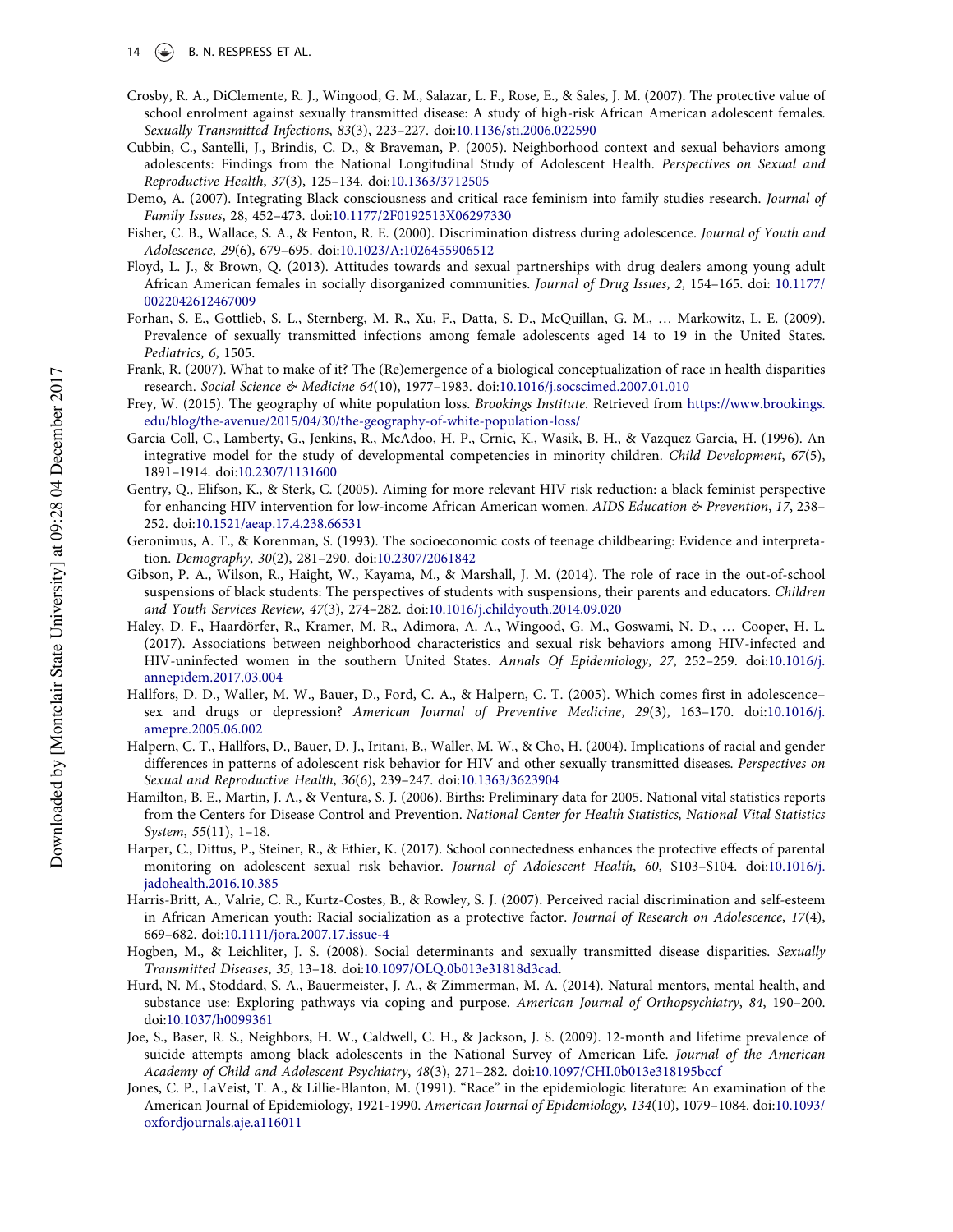- Kann, L., Kinchen, S., Shanklin, S. L., Flint, K. H., Kawkins, J., Harris, W. A., … Zaza, S. (2014). Youth risk behavior surveillance—United States, 2013. Morbidity and Mortality Weekly Report, 63, 1–168.
- Kann, L., Kinchen, S., Shanklin, S. L., Flint, K. H., Kawkins, J., Harris, W. A., … Zaza, S. (2015). Youth risk behavior surveillance—United States, 2014. Morbidity and Mortality Weekly Report, 64, 1–168.
- Kirby, D. B. (2008). The impact of abstinence and comprehensive sex and STD/HIV education programs on adolescent sexual behavior. Sexuality Research & Social Policy: Journal of NSRC, 5(3), 18-27.
- Laveist, T. A. (1993). Segregation, poverty, and empowerment: Health consequences for African Americans. Milbank Quarterly, 71(1), 41–64. doi:10.2307/3350274
- LaVeist, T. A. (1994). Beyond dummy variables and sample selection: What health services researchers ought to know about race as a variable. Health Services Research, 29(1), 1–16.
- LaVeist, T. A. (2000). On the study of race, racism, and health: A shift from description to explanation. International Journal of Health Services: Planning, Administration, Avaluation, 30(1), 217–219. doi:10.2190/LKDF-UJQ5-W1KU-GLR1
- LaVeist, T. A. (2005). Minority populations and health: An introduction to health disparities in the United States. San Francisco, CA: Jossey-Bass.
- Libby, H. P. (2004). Measuring student relationships to school: attachment, bonding, connectedness, and engagement. Journal of School Health, 7, 274–278.
- Lillie-Blanton, M., & Laveist, T. (1996). Race/ethnicity, the social environment, and health. Social Science & Medicine, 43(1), 83–91. doi:10.1016/0277-9536(95)00337-1
- Lutfi, K., Trepka, M. J., Fennie, K. P., Ibanez, G., & Gladwin, H. (2015). Racial residential segregation and risky sexual behavior among non-Hispanic blacks, 2006–2010. Social Science & Medicine, 140, 95–103. doi:10.1016/j. socscimed.2015.07.004
- Ma, Z., Fisher, M., & Kuller, L. (2014). School-based HIV/AIDS education is associated with reduced risky sexual behaviors and better grades with gender and race/ethnicity differences. Health Education Research, 29(2), 330–339.
- Marmot, M. (2005). Social determinants of health inequalities. Lancet, 365, 1099–1104. doi:10.1016/S0140-6736(05) 74234-3
- McKinney, M. H., Abrams, L. A., Terry, P. A., & Lerner, R. M. (1994). Child development research and the poor children of America: A call for a developmental contextual approach to research and outreach. Family and Consumer Sciences Research Journal, 23(1), 26–42. doi:10.1177/1077727X940231003
- Meade, C. S., Kershaw, T. S., & Ickovics, J. R. (2008). The intergenerational cycle of teenage motherhood: an ecological approach. Health psychology, 27(4), 419–429.
- Miller, K. S., Forehand, R., & Kotchick, B. A. (1999). Adolescent sexual behavior in two ethnic minority samples: The role of family variables. Journal of Marriage and the Family, 61, 85–98. doi:10.2307/353885
- Munson, E., Napierala, M., Olson, R., Endes, T., Block, T., Hryciuk, J. E., & Schell, R. F. (2008). Impact of Trichomonas vaginalis transcription-mediated amplification-based analyte-specific-reagent testing in a metropolitan setting of high sexually transmitted disease prevalence. Journal of Clinical Microbiology, 46(10), 3368-3374. doi:10.1128/JCM.00564-08
- Murdock, S., Zey, M., Cline, M. E., & Klineberg, S. (2010). Poverty, educational attainment and health among America's children: Current and future effects of population diversification and associated socioeconomic change. Journal of Applied Research on Children: Informing Policy for Children at Risk, 1, 1–33.
- Pachter, L. M., & Coll, C. G. (2009). Racism and child health: A review of the literature and future directions. Journal of Developmental and Behavioral Pediatrics, 30(3), 255–263. doi:10.1097/DBP.0b013e3181a7ed5a
- Raiford, J. L., Seth, P., & DiClemente, R. J. (2013). What girls won't do for love: Human immunodeficiency virus/ sexually transmitted infections risk among young African-American women driven by a relationship imperative. Journal of Adolescent Health, 52, 566–571. doi:10.1016/2Fj.jadohealth.2012.09.006
- Resnick, M. D., Bearman, P. S., Blum, R. W., Bauman, K. E., Harris, K. M., Jones, J., . . . Udry, J. R. (1997). Protecting adolescents from harm. Findings from the National Longitudinal Study on Adolescent Health. Journal of the American Medical Association, 278, 823–832.
- Respress, B. N., Morris, D. L., Gary, F. A., Lewin, L. C., & Francis, S. A. (2013). Social determinants of adolescent depression: An examination of racial differences. Issues in Mental Health Nursing, 34(7), 539–549. doi:10.3109/ 01612840.2012.758206
- Respress, B. N., Small, E., Francis, S. A., & Cordova, D. (2013). The role of perceived peer prejudice and teacher discrimination on adolescent substance use: A social determinants approach. Journal of Ethnicity in Substance Abuse, 12(4), 279–299. doi:10.1080/15332640.2013.836728
- Rink, E., Tricker, R., & Harvey, S. M. (2007). Onset of sexual intercourse among female adolescents: The influence of perceptions, depression, and ecological factors. Journal of Adolescent Health, 41(4), 398–406. doi:10.1016/j. jadohealth.2007.04.017
- Roberts, M. E., Gibbons, F. X., Gerrard, M., Weng, C.-Y., Murry, V. M., Simons, L. G., . . . Lorenz, F. O. (2012). From racial discrimination to risky sex: Prospective relations involving peers and parents. Developmental Psychology, 48 (1), 89–102. doi:10.1037/a0025430